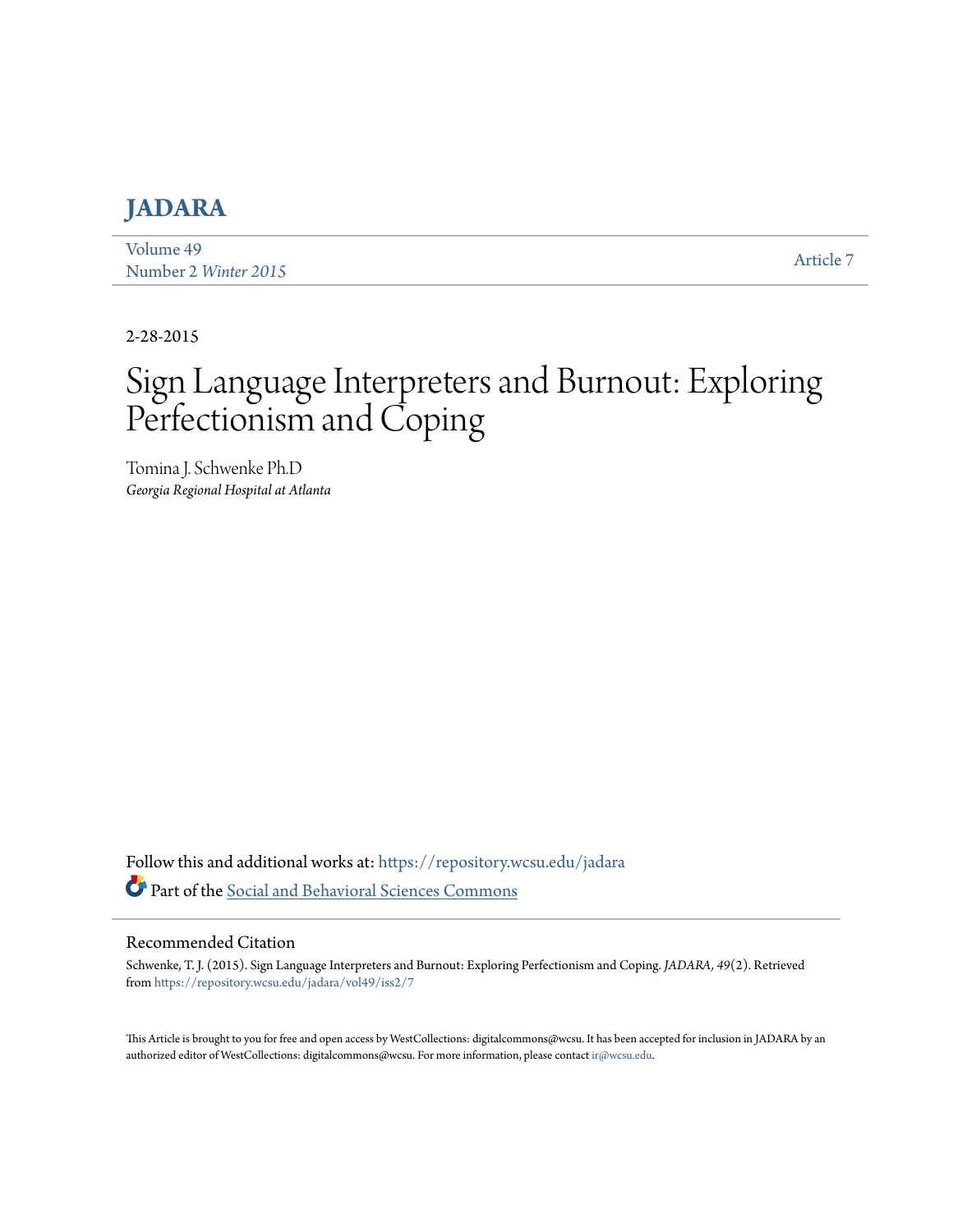### **Tomina J. Schwenke, Ph.D**

*Georgia Regional Hospital at Atlanta*

*The Martin Seligman Student Research in Psychology and Deafness Award is given to a student who has conducted exemplary research in the field of psychology and deafness and has committed to both presenting at the ADARA conference and publishing the research in JADARA. This award is concerned with research first and writing second.*

*Dr. Tomina Schwenke, the 2013 Seligman Research Award winner, wrote this article as a part of her dissertation; her complete dissertation is available online via Georgia State University's repository of dissertations.*

*Dr. Schwenke is a licensed psychologist, nationally certified sign language interpreter, and Qualified Mental Health Interpreter. She currently works for the Department of Behavioral Health and Developmental Disabilities as a forensic psychologist and is in private practice in Atlanta. She completed her internship and postdoctoral fellowships at the Emory University School of Medicine, earned a doctoral degree in counseling psychology from Georgia State University and her master's degrees in counselor education and deafness rehabilitation at New York University. She is a recent recipient of the Richard W. Morrel Community Commitment Award from Emory University School of Medicine.* 

### **Abstract**

Maslach (1982) conceptualizes burnout as emotional exhaustion and cynicism, which erodes an individual's ability to effectively engage in work. A known antecedent to burnout across a variety of occupations, including interpreting, is chronic job stress (Delisle, Lariviere, Imbeau, & Durand, 2005; Swartz, 1999). The multidimensional construct of perfectionism is one personality trait noted in the literature (Flett & Hewitt, 2002) that affects how an individual perceives and manages stressors and it is consistently associated with burnout. Perfectionism is characterized by a tendency to set and strive for high personal standards and has both detrimental and beneficial potential (Stoeber & Otto, 2006).

Investigators focusing on sign language interpreters have identified a wide range of cognitive and personality factors that contribute to the effective management of stress, such as perfectionistic traits (Bontempo & Napier, 2011). In contrast, negative appraisals of work, self-doubt and self-criticism are consistently associated with the development of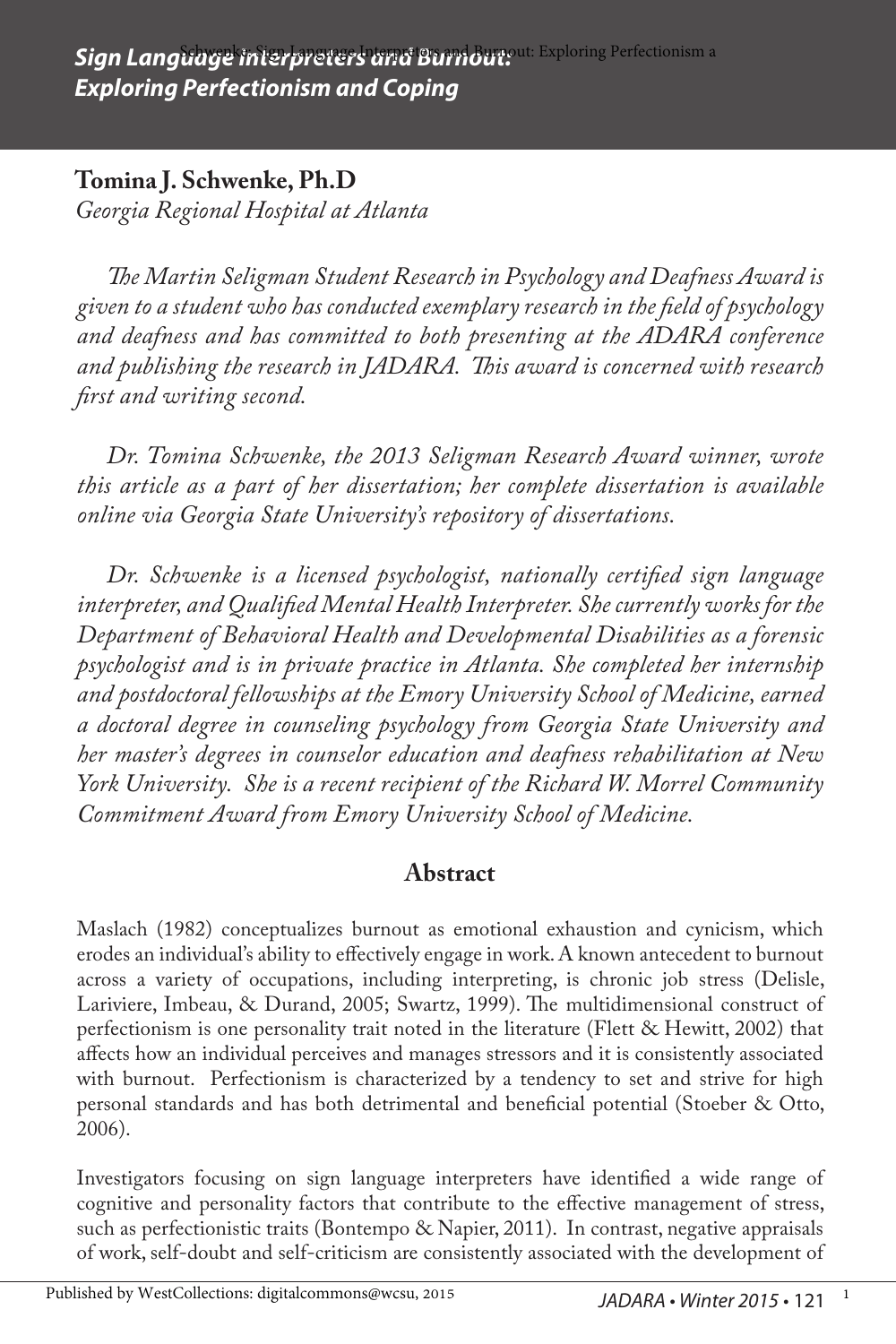burnout amongst sign language interpreters (Qin, Marshall, Mozrall, & Marschark, 2008; Schwenke, Ashby & Gnilka, 2014). Within the extant literature there is evidence that perfectionistic traits, influence an individual's personal assessment of work demands and can contribute to the development of burnout. The current literature review explores the issue of burnout within the field of interpreting by considering the role of perfectionism, stress and coping, and lays the groundwork for additional research.

### *Keywords: sign language interpreters, burnout, perfectionism, perceived stress, coping resources*

Burnout is a syndrome defined by emotional exhaustion, which develops in response to the ongoing pressure of managing complex people-related interactions (Maslach, 1982). Specific to sign language interpreters, psychological job stress is positively associated with fatigue, injury, and burnout (Bower, 2013; Feuerstein, Carosella, Burrell, Marshal, & DeCaro, 1997; Heller, Stansfield, Stark, & Langholz, 1986, Schwenke, Ashby, & Gnilka, 2014). Within the interpreting profession, burnout is linked to personal distress and early departure, or reduced hours working, in the profession (Bower, 2013; Dean & Pollard, 2001).

Researchers have identified several organizational and individual factors that contribute to interpreter stress and burnout (Bower, 2013; Schwenke, Ashby, & Gnilka, 2014). Researchers Timarovà and Salaets (2011) highlight that training and working as an interpreter is inherently quickpaced, complex, and challenging. Similarly, the credentialing bodies of the National Association for the Deaf (NAD) and the Registry of Interpreters for the Deaf (RID) recognize that to obtain certification interpreters must have the requisite linguistic, cognitive and technical skills, as well as, physical stamina, emotional stability and endurance (RID, 2012). In a research study conducted by Bower (2013) video relay service (VRS) interpreters were surveyed and it was learned managing calls in which the caller is angry with the interpreter, concerns about the length of time between calls, and receiving 911 calls were ranked the top stressors.

Scholars in the field of stress and coping highlight the significant role of personality traits related to an individual's appraisal of events and related management of stressors (Flett & Hewitt, 2002; Lazarus & Folkman, 1984; Stoeber & Otto, 2006). The construct of perfectionism is a personality trait consistently associated with the development of stress in non-clinical populations (Chang, Watkins, & Banks, 2004), in specific professions (D'Souza, Egan, & Rees, 2011; Mitchelson & Burns, 1998), and amongst athletes (Chen, Kee, Chen, & Tsaim, 2008; Stoeber & Rennert, 2008).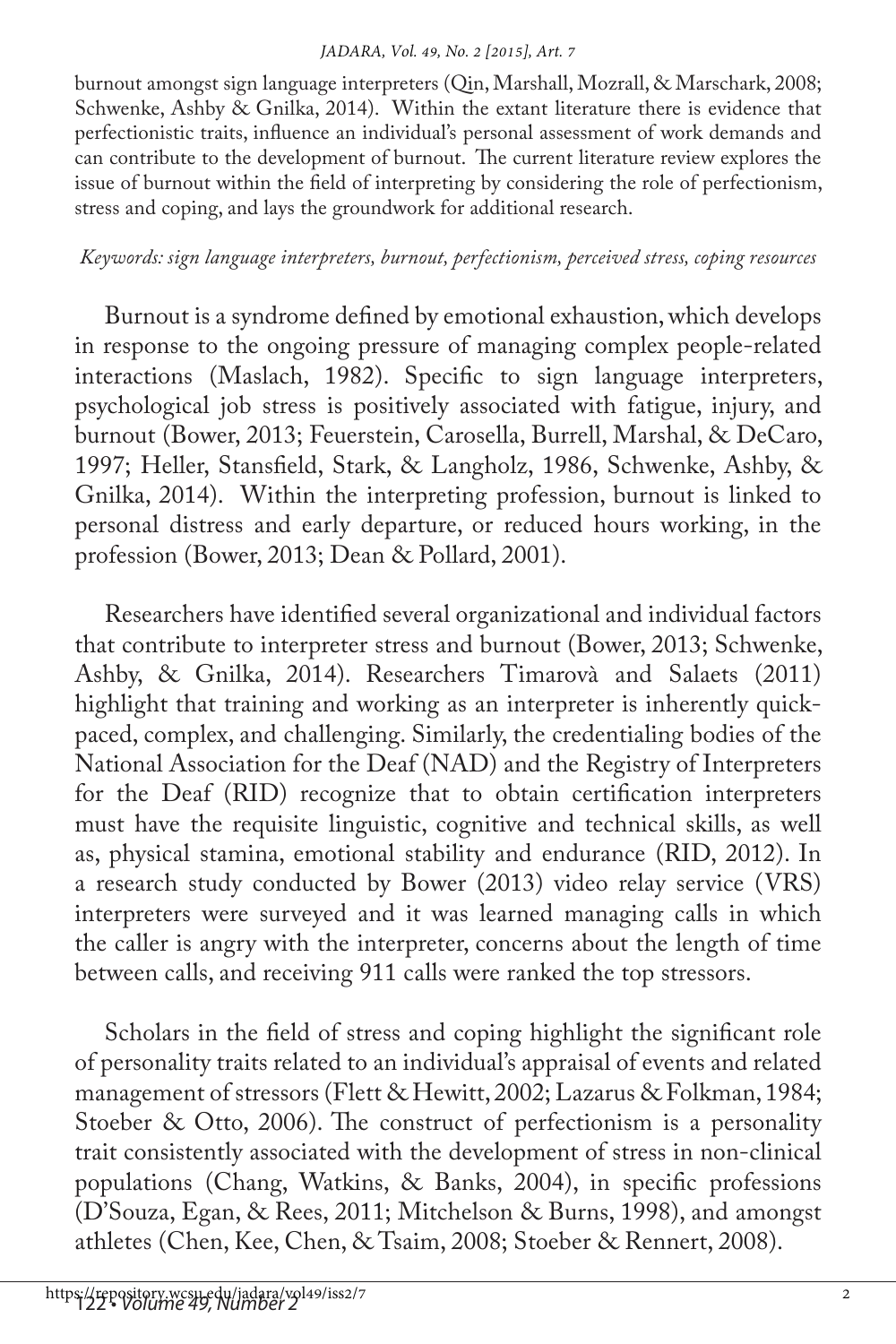Investigators focusing on sign language interpreters identify a wide range of personal factors that contribute to career success, positive job performance, and effective stress management. A study of completion rates for sign language interpreting programs identified those interpreters with personality styles described as conscientious strove for high professional standards, reflected upon their personal performance in ways that facilitated learning, and successfully managed job stressors (Bontempo & Napier, 2011). In contrast, a study of interpreters conducted by Qin, Marshall, Mozrall, and Marschark (2008) found an association between interpreters' concerns about job performance, the use of ineffective coping strategies, and the development of stress-related physical injury on the job. These studies address the underpinnings of burnout amongst sign language interpreters by exploring influential factors such as personality, stress, and coping.

# **Interpreting Profession and Stress**

The Registry of Interpreters for the Deaf (RID) website states there is a need for qualified interpreters to meet the growing demand for the service (2012). However, there are both recruitment and retention issues that contribute to the insufficient supply of interpreters (Dean & Pollard, 2001). Attaining the requisite skills and completing all educational and credentialing requirements to become an interpreter requires a time commitment, but critical to sustaining in the field is the ability to cope with inherent stressors.

Researchers studying the process of interpreting identify an association between chronic stress and illness, injury and burnout amongst interpreters (Bower, 2013; Qin, et al., 2008). Their findings highlight a positive association between high levels of job stress and reports of fatigue, physical disorders, and burnout. Researchers identify that physical stressors and psychological distress significantly impair an interpreter's linguistic and cognitive capacity, physical stamina and emotional stability. In one study (Qin et al., 2008), interpreters with increased physical pain in the wrist and back also reported higher levels of perceived stress. Within the sample, those interpreters who identified as "stressed," used an emphasized sign style (e.g., signs are produced faster and sharper and the non-dominant hand is used with greater frequency) and reported higher levels of increased physical tension and fatigue. Additionally, researchers identified that interpreters experience several occupational health problems associated with high levels of stress, such as upper extremity cumulative trauma disorder and carpal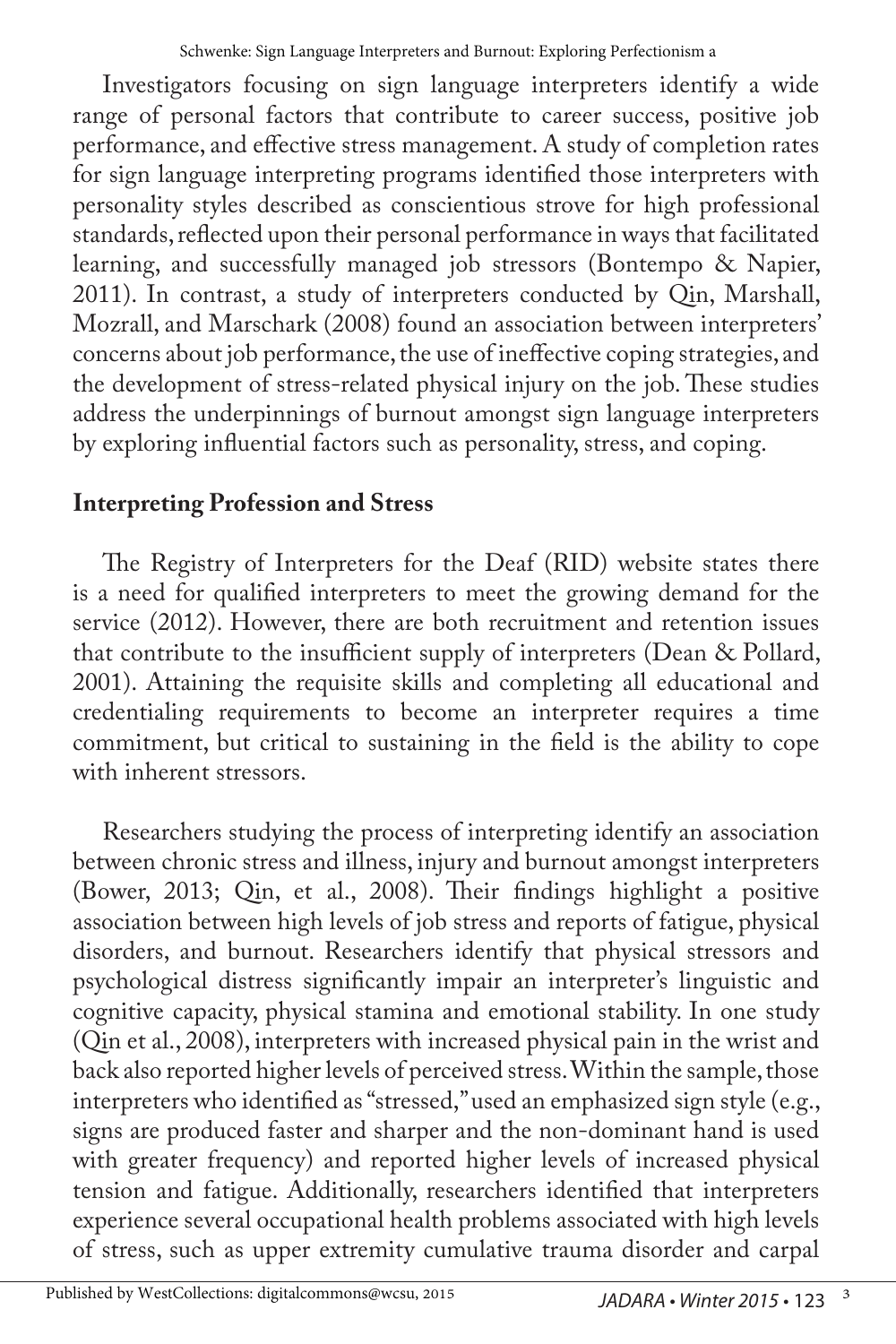tunnel syndrome (Feuerstein et al., 1997; Qin et al., 2008). Overall, stress can tax the body and mind and increase one's susceptibility to emotional and physical exhaustion, symptoms consistent with the construct of burnout.

Chronic job strain is frequently identified as a precursor to negative outcomes such as anxiety, depression, immune deficiency, and strokes (Matheny & McCarthy, 2000). However, in some cases job stress is associated with positive outcomes. For instance, Timarovà and Salaets (2011) identify that successful interpreting students performed well with medium to high levels of reported anxiety that was used to facilitate a helpful level of excitement and arousal and was associated with a perceived challenge related to the interpreting task. Overall, student interpreters with efficient coping strategies for working in stressful work conditions demonstrated advantages with regard to their capacity to learn and perform (Timarovà & Salaets, 2011).

Interpreters must have the capacity to cope with a variety of challenging and potentially stressful situations. To assist interpreters in coping with daily job challenges in order to effectively and efficiently interpret, Dean and Pollard (2001) developed the Demand Control Schema for Interpreting Work (DC-S), drawing from the occupational research conducted by Robert Karasek (1979). In using the DC-S interpreters identify various personal and environmental factors that comprise working conditions in order to increase professional competency and quality. The interpreter assesses for contextual factors, specifically job challenges (demands) and resources (controls) that influence an interpreter's work. Interpreters are asked to analyze several factors, including interpersonal (e.g., unique perceptions) and intrapersonal variables (e.g., doubts or questions about performance) that influence an interpreter's emotional reaction when navigating interpreting assignments (Dean & Pollard, 2001).

Dean and Pollard's (2001) DC-S is consistent with Karasek's (1979) research, in which stressful experiences and job strains are not judged as inherently bad. Karasek (1979) hypothesized that high-stress jobs can optimally challenge workers, resulting in job satisfaction. Specifically, Karasek observed that individuals who experience high levels of both demands and controls were typically satisfied with their work (1979). In contrast, Karasek identified that individuals with high levels of job demands and low levels of controls (e.g., job decision latitude) were predictably less satisfied (1979). In general, when workers appraised themselves as having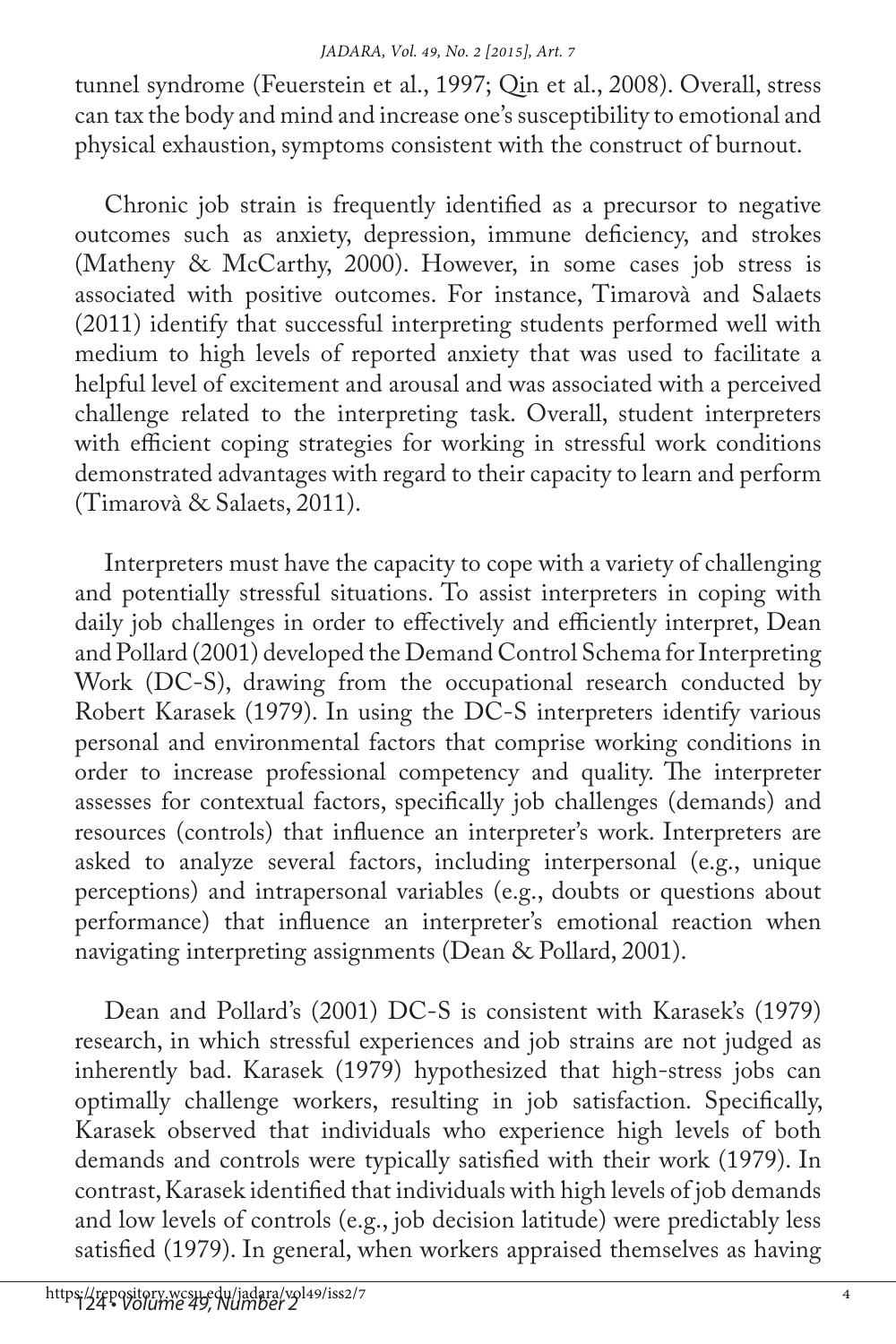insufficient resources to manage excessive job challenges they were at increased risk of feeling overwhelmed, overtaxed and dissatisfied (Karasek, 1979). Thus, for Karasek (1979), a variety of individual and contextual variables coalesce to inform an individual's reaction to stressors.

Karasek's (1979) job demand theory posits personal, organizational and environmental factors work together. Thus, an individual who is optimally challenged at work and has sufficient resources will perceive work as satisfying and stressors as manageable. In contrast, an individual who perceives the availability of resources as insufficient to meet job demands will experience work as a source of chronic stress, a factor increasing the risk of burnout (Karasek, 1979). Karasek's (1979) demand-control theory, his job analysis method, and his developed research instruments are used extensively to study stress-related health outcomes. Karasek (1979) compared those professions that yielded high levels of emotional and physical distress with those that yielded low levels of emotional and physical distress. In assessing the physical, psychological, social, and organizational aspects of a job, Karasek (1979) was then able to categorize specific occupations in which workers consistently expressed higher rates of job dissatisfaction and stress-related illnesses.

Utilizing the instrument developed by Karasek et al. (1998), the Job Content Questionnaire, (JQQ), Dean and Pollard (2010) surveyed sign language interpreters to assess which contextual factors significantly contribute to distress. Dean and Pollard (2010) identified that interpreters reported higher job demands and distress working in VRS call centers and school (K-12 education) settings compared to interpreters in freelance interpreting settings. Bower (2013) conducted a study of stress and burnout in a sample of 355 video relay service interpreters. In this sample, over seventy-five percent of the respondents reported a current or past experience of burnout. More specifically, 60% of the individuals sampled reported they were currently burnt out and seven percent acknowledged they quit VRS work as a result of burnout.

# **Defining Burnout**

Psychiatrist Herbert Freudenberger first coined the term *burnout*  in 1974. He observed a specific type of clinicians, specifically those highly motivated and idealistic, appeared susceptible to a gradual loss of commitment, motivation, and energy. Maslach (1982) made similar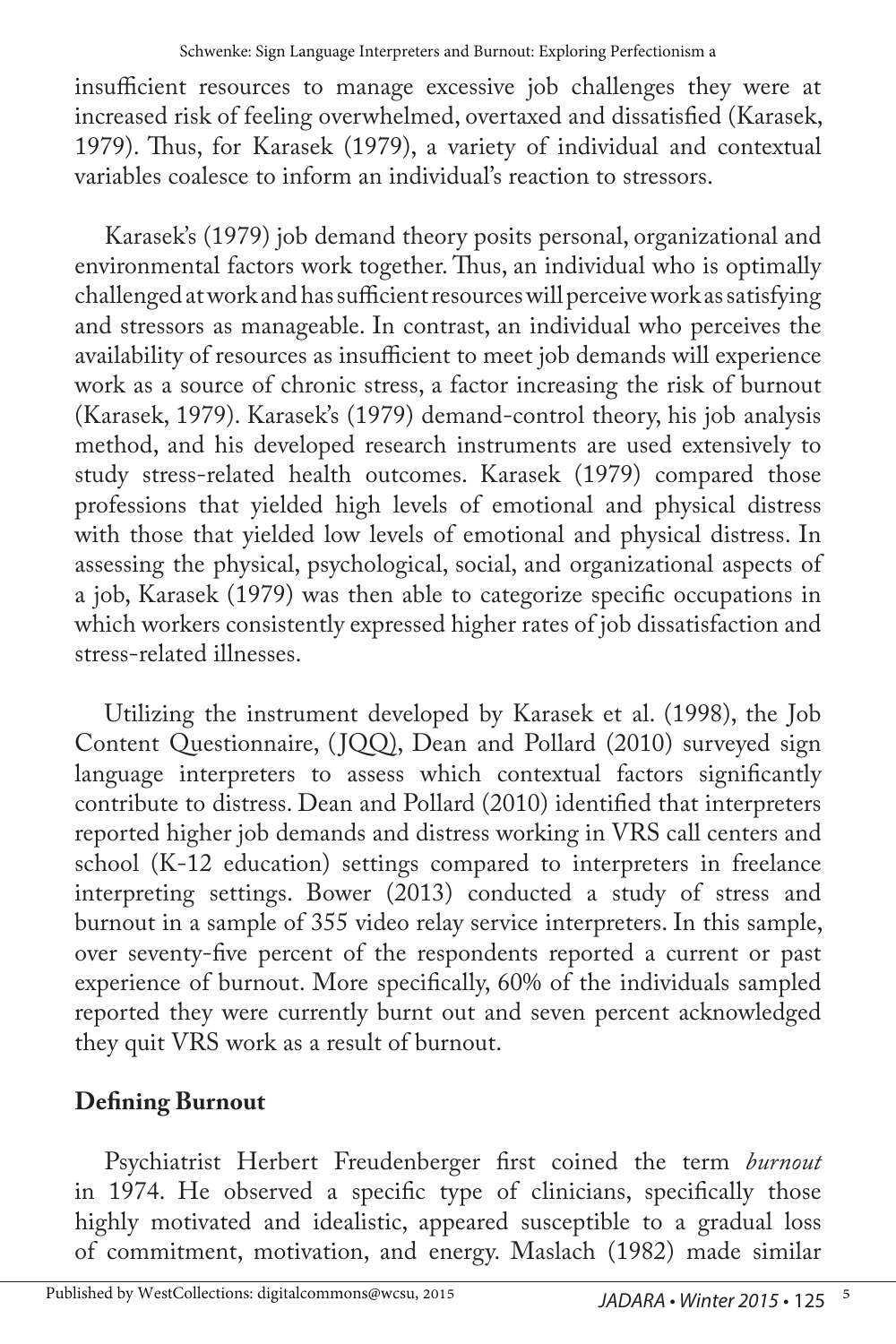observations, conceptualizing burnout as a syndrome of fatigue, cynicism, and inefficacy, and naming emotional exhaustion, depersonalization, and personal accomplishment as the three key dimensions. These symptoms of burnout further erode an individual's engagement with work that was formerly viewed as important and meaningful, causing cynical and emotional fatigue. Distinct from a clinical or psychiatric diagnosis, burnout develops from exposure to chronic work stress rather than traumatic natural events or stressors related to major life events (Etzion & Pines, 1986). Burnout is primarily discussed in relationship to work; however, a growing number of studies have associated symptoms of burnout with nonoccupational settings, including marriage, school performance, and athletic competition (Chen et al., 2008; Hill, Hall, Appleton, & Kozub, 2008; Hill, Hall, Appleton, & Murray, 2010).

Maslach and Leiter (2008) conceptualize that high levels of depersonalization and low levels of personal accomplishment additionally contribute to burnout The aspect of burnout called depersonalization, similar to cynicism, is defined by a sense of callousness and dehumanizing feelings towards others. Personal accomplishment, another aspect of burnout, relates to an individual's feelings of success, competence, and ability to perform on the job. Maslach (1982) identify that reduced feelings of personal accomplishment result in habitual and negative self-assessments and overall dissatisfaction with one's professional performance.

Maslach (1982) identifies emotional exhaustion as one of the three core elements of burnout. However, researchers such as Kristensen, Borritz, Villadsen, and Christensen (2005) argue burnout involves only emotional exhaustion. Similarly, Shirom (1989) identifies emotional exhaustion as the hallmark of burnout, which results from high levels of work demands, which cause an individual to feel, overextended and depleted of coping resources. Emotional exhaustion closely resembles other stress reactions explored in the occupational stress literature, including fatigue, psychosomatic complaints, and anxiety (Demerouti, Bakker, Nachreiner, & Schaufeli, 2001) and shares overlapping characteristics with clinical depression (Etzion & Pines, 1986).

Demerouti et al. (2001) found the pathways to developing burnout altered the presentation of the symptoms. In a study of burnout, Demerouti et al. (2001) utilized the job demands-resources model of burnout ( JD-R) to identify specific constellations of demand and control factors predictive of either emotional exhaustion or disengagement. Specifically,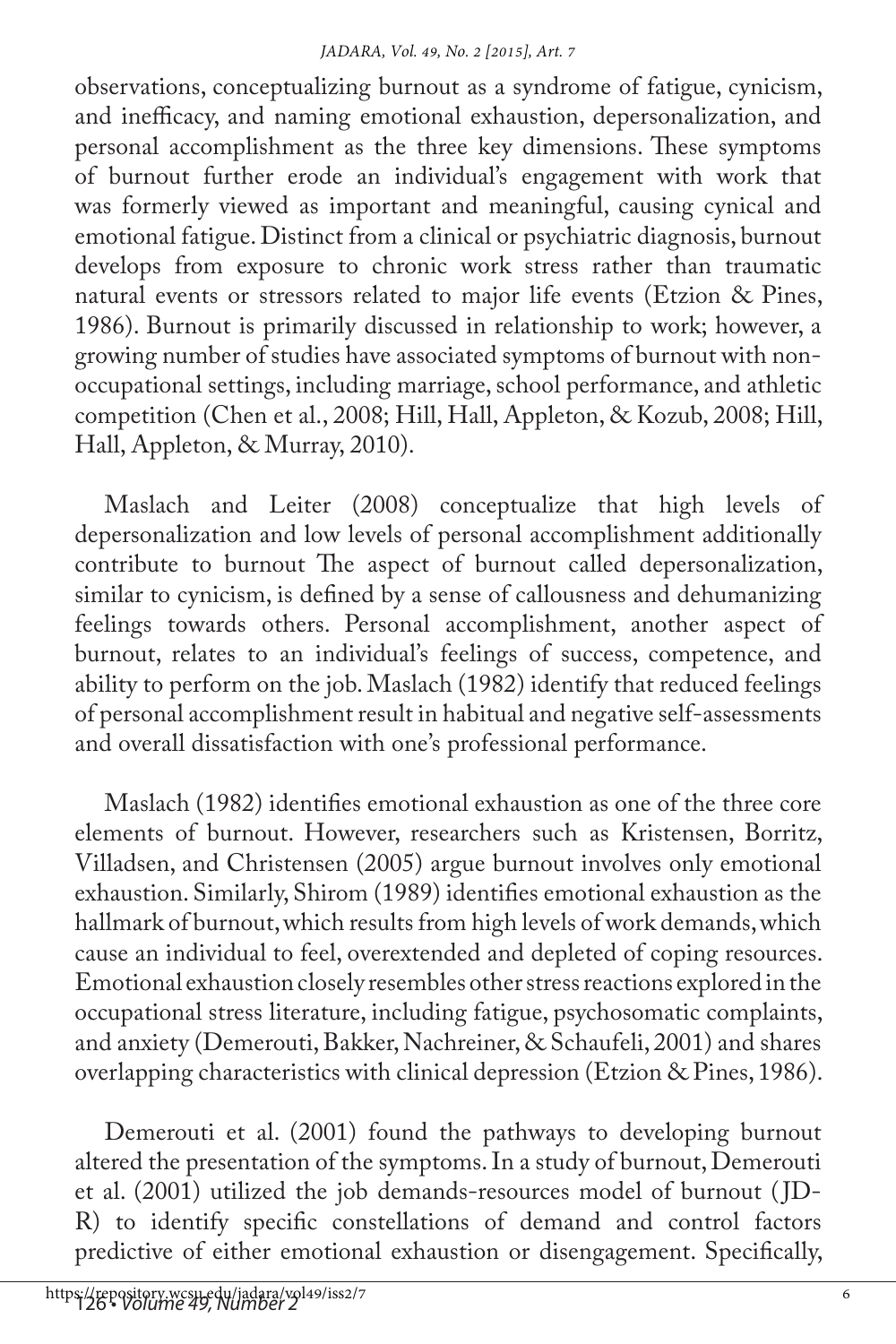high job demands were positively related to a type of burnout defined by emotional exhaustion, with increased symptoms of fatigue, psychosomatic complaints, and anxiety. By comparison, insufficient or low levels of job resources correlated with a kind of burnout characterized by a sense of depersonalization or detachment from others.

Burnout theory posits that the problem of increased emotional exhaustion and depersonalization arises from a mismatch between people and their jobs (Maslach & Lieter, 2008). Specific factors that contribute to the development of burnout are person-environment conflicts related to work overload, lack of control, insufficient reward, breakdown in community, absence of fairness, and conflicting values. Maslach (1982) pinpointed several negative outcomes associated with burnout, including the deterioration in the quality of care and service to recipients, increased job turnover, absenteeism, low morale, and psychological and medical problems, including insomnia, substance abuse issues, marital problems, and fatigue.

Maslach and Leiter (2008) identified work engagement as conditionally related to the person-environment match. Whereas burnout is associated with several undesirable outcomes, work engagement is associated with several desirable outcomes, including improved psychological well being, work satisfaction and contentment with job performance. Maslach and Leiter (2008) conceptualize a dichotomous relationship between burnout and work engagement in which an individual's experiences exhaustion versus energy, cynicism versus involvement, and inefficacy versus efficacy.

The person-environment match influences where an individual falls on the theoretical burnout-work engagement continuum. In general, workers who are on the burnout end of the continuum feel disengaged and dissatisfied with work, while those who are on the engaged end of the continuum feel fulfilled and satisfied (Maslach & Leiter, 2008; Schaufeli & Bakker, 2004). Individual factors such as personality traits act upon environmental factors, influencing whether a person feels engaged in work or burned out by particular work conditions. Personality differences explain why some individuals thrive in challenging work environments when others find the same situation overwhelming. Overall, personality plays a critical role in how an individual experiences his/her work setting, which influences whether that individual views the situation as stressful or not.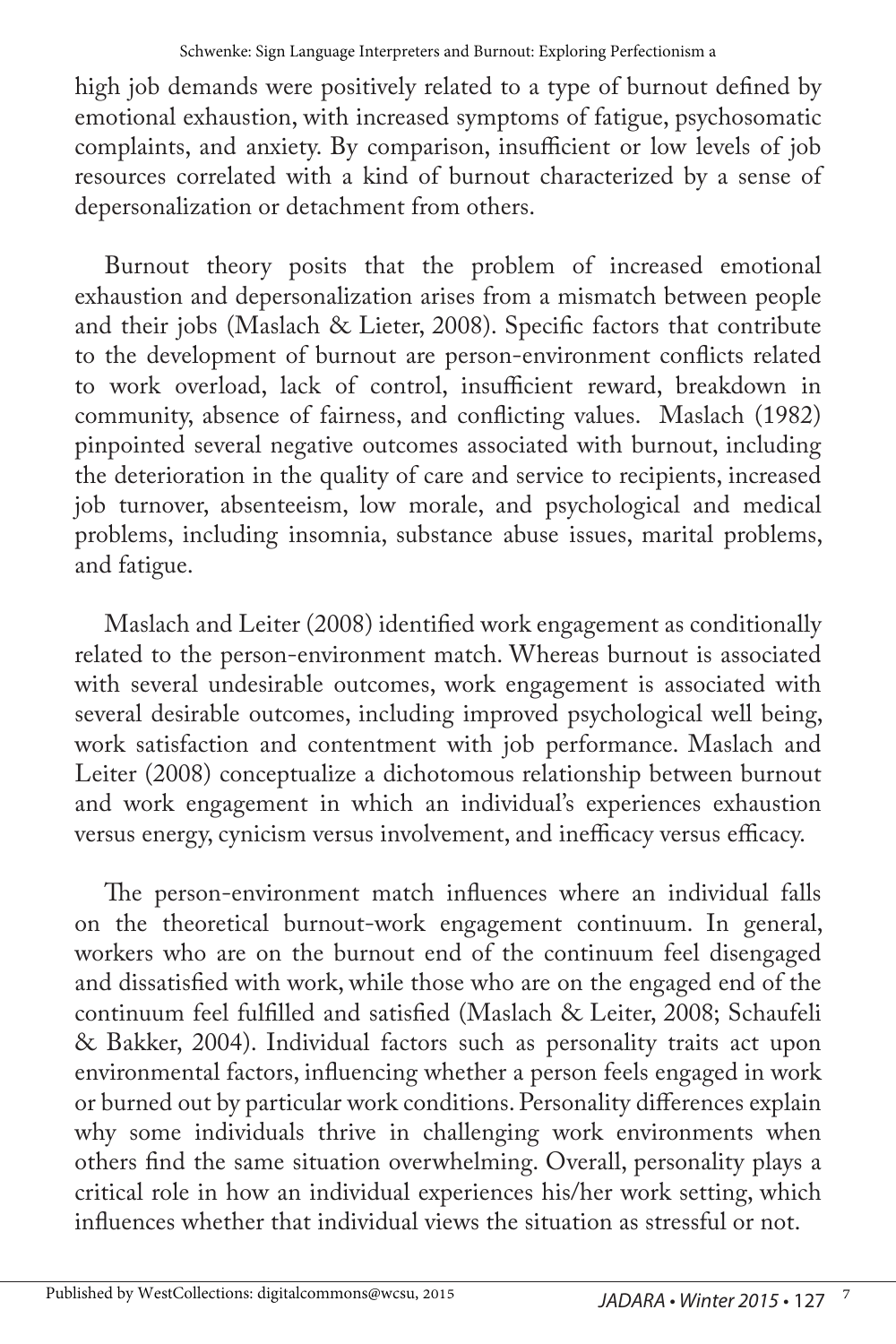Theories of burnout (Demerouti et al., 2001; Maslach & Leiter, 2008; Schaufeli & Bakker, 2004) and occupational health (Karasek, 1979) provide a framework for understanding the dynamics between a worker and his/ her work environment. Working conditions, primarily the relationship between job demands and controls, are predictive of an individual's pattern of responses to stress (Karasek, 1979). Burnout theory underscores the importance of the fit between the person and the environment, specifically noting that personality characteristics, as much as contextual variables, are predictive of where the individual falls on the job engagement-burnout continuum (Maslach & Leiter, 2008).

Personality traits likely contribute to increased levels of burnout amongst interpreters. Several studies of interpreter burnout identify high personal expectations, concerns over mistakes, and impairments in stress coping - all perfectionistic traits - as possible contributors to distress (Heller, Stansfield, Stark, & Langholtz, 1986; Qin et al., 2008; Roziner & Shlesinger, 2010). Specifically, Heller et al. (1986) observed that interpreters' perceptions of high performance expectations, limited support outlets and perceived skill inadequacies were contributing factors to burnout. In a study of conference interpreters, a majority of the sample reported low levels of satisfaction with the quality of their job performance and high levels of burnout (Roziner & Shlesinger, 2010). In a study by Branam (1991) related to burnout and sign language interpreters, stress was most commonly associated with unattainably high performance expectations and perceived skill inadequacies. These findings highlight the relationship between burnout and a desire to produce quality work and critical self-assessment of performance as inadequate. Although the above-mentioned studies of burnout do not explicitly identify a specific personality characteristic, there is conceptual overlap between their findings and the construct of perfectionism.

### **Relationship between Perfectionism and Burnout**

Contrary to what might be expected, Freundenberger (1974) observed that those who were conscientious and enthusiastic about their work experienced burnout at greater rates. He hypothesized personality characteristics, specifically perfectionistic tendencies, played a critical role in the development of fatigue and cynicism. Freundenberger (1974) observed that idealistic workers striving to maintain high performance standards more quickly showed decreased motivation and energy towards work.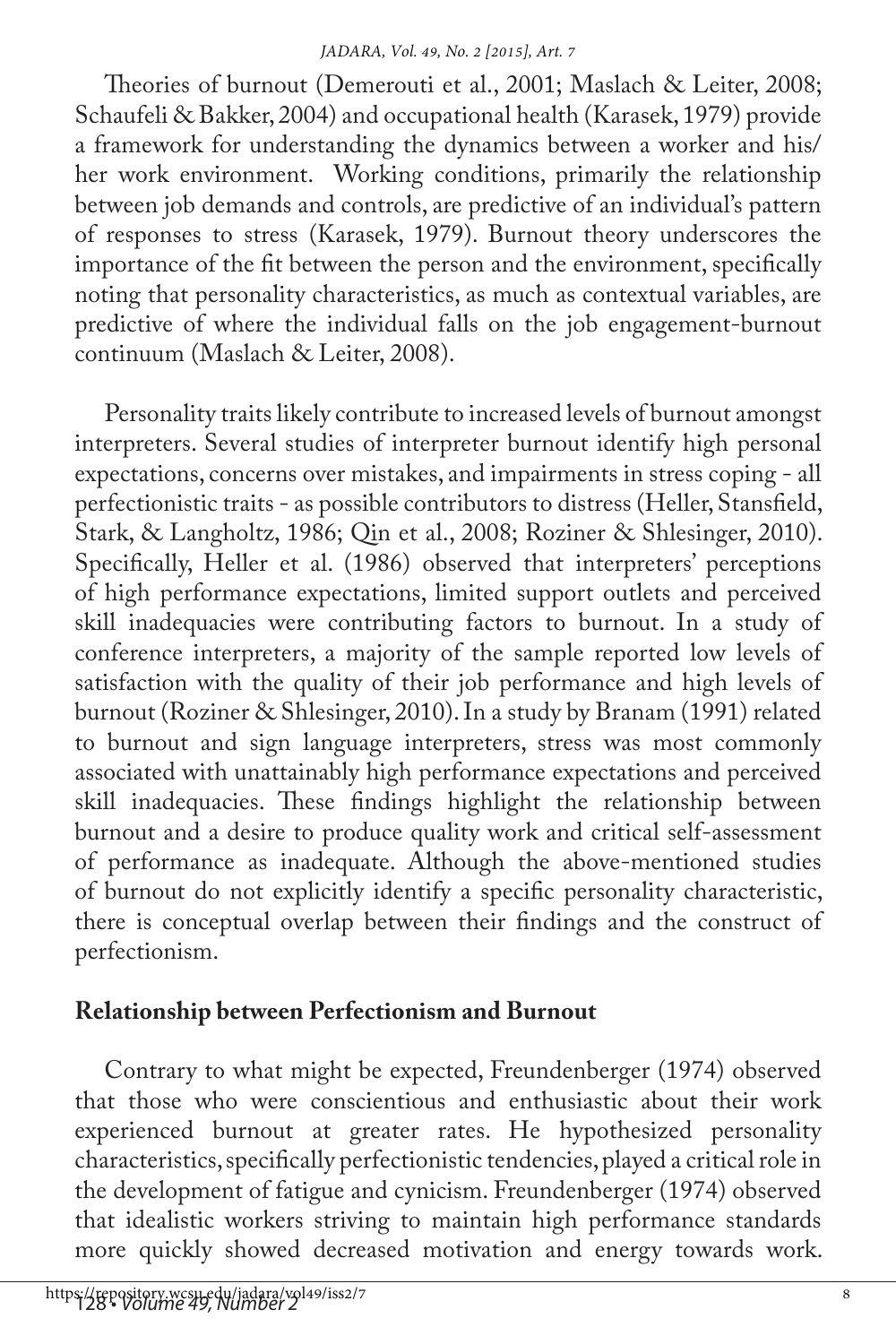Empirical findings support Freundenberger's (1974) early observations. For instance, positive correlation between perfectionistic tendencies and the development of burnout is observed across numerous occupations including clinical psychologists (D'Souza, Egan & Rees, 2011), schoolteachers (Stoeber & Rennert, 2008), career mothers (Mitchelson & Burns, 1998), clergy (Grosch & Olsen, 2000), physicians (Houkes, Winants, & Twellaar, 2008), and coaches (Tashman, Tenenbaum, & Eklund, 2010).

While some researchers conceptualize perfectionism as a negative and problematic personality trait other researchers acknowledge the potential advantages of perfectionism. Burns (1980) defines the construct of perfectionism as unidimensional and as negative and neurotic, culminating in an increased level of distress for the individual who possesses this characteristic. According to Burns (1980), individuals with a perfectionistic drive are generally unrealistic and directed towards maintaining abnormally high standards in personal performance or occupational endeavors. A balanced view of the construct positions that positive or *normal* perfectionism is distinct from negative or *neurotic* perfectionism (Hamachek, 1978). Specifically, the normal perfectionist pursues high standards, tolerates mistakes, and derives satisfaction following task completion. In contrast, the neurotic perfectionist fears failure, does not easily tolerate mistakes, and derives little self-satisfaction from task accomplishment.

Various researchers have elaborated upon the construct of perfectionism. Frost, Marten, Lahart, and Rosenblate (1991) incorporate intrapersonal issues into their conceptualization of perfectionism and emphasize aspects of perfectionism related to neurotic concerns about meeting social expectations, tendencies towards critical self-evaluations, and doubts about the effectiveness of one's actions. Additionally, Flett and Hewitt (2002) include interpersonal issues into their conceptualization and identify three types of perfectionism, including self-oriented, other-oriented, and socially prescribed. As the categorical names suggest, self-oriented perfectionists set high standards for themselves; other-oriented perfectionism maintain high standards on behalf of significant others; and socially prescribed perfectionism believe that significant others are maintaining high standards for them (Flett & Hewitt, 2002). Especially applicable to the work of sign language interpreters is Flett and Hewitt's notion of the selforiented perfectionists who demands high personal standards for him or herself but is not easily satisfied with his/her resulting performance. This echoes research findings related to stress and the development of burnout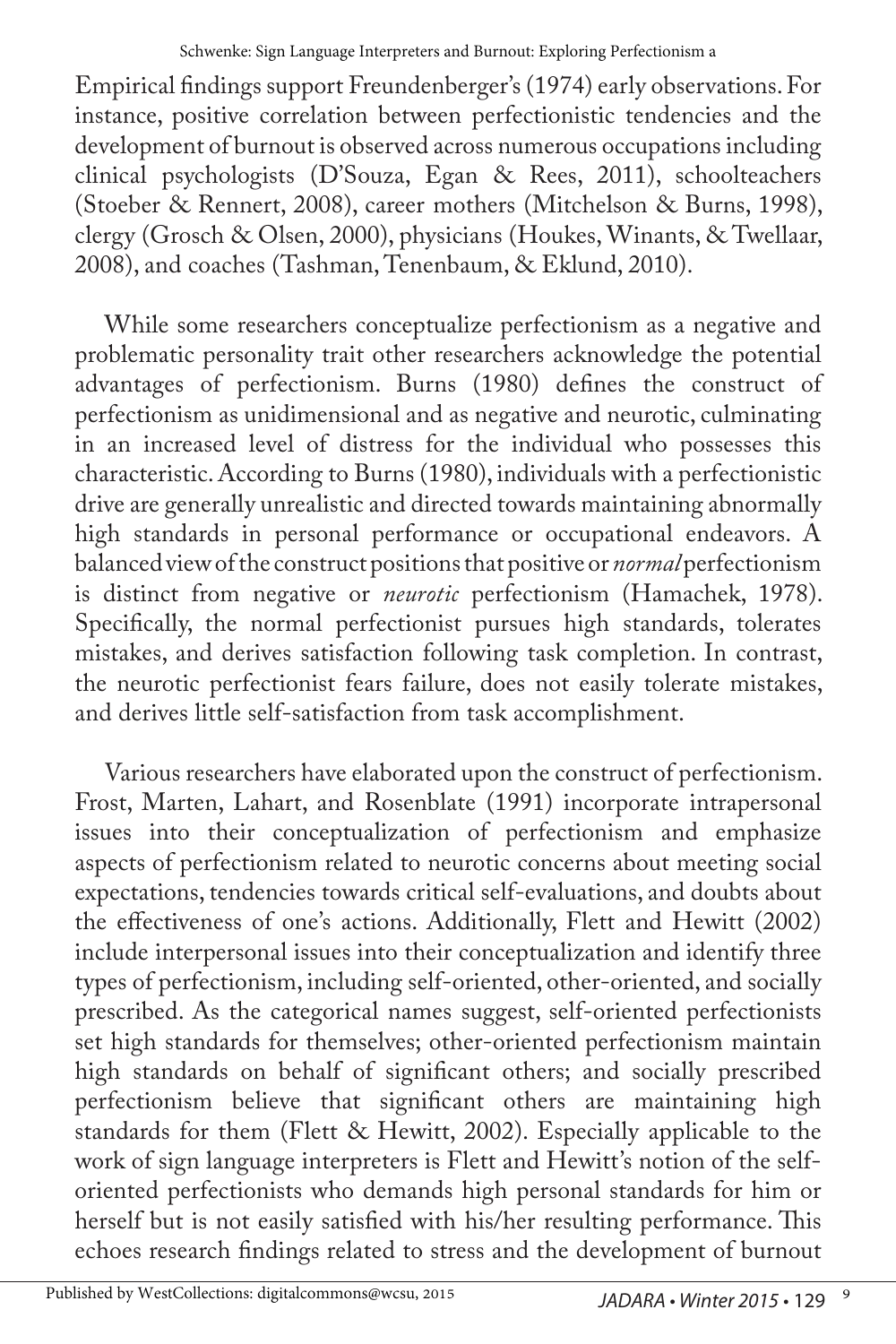within the interpreting profession, in which interpreters set high personal standards and are self-critical of their perceived job performance (Heller et al., 1986; Qin et al., 2008; Roziner & Shlesinger, 2010).

Contemporary scholars generally define perfectionism as a multidimensional construct characterized by the setting of high personal standards and that can be experienced as either maladaptive or adaptive (Stoeber & Otto, 2006). The maladaptive perfectionist experiences distress from the discrepancy experienced between personal standards and his/her negative appraisals of performance (Rice & Slaney, 2002). In contrast, the adaptive perfectionist experiences less distress when goals are not met and experiences less of a disparity between personal standards and his/ her assessed performance. Thus, the distress experienced by a perfectionist does not arise from the establishment of high performance standards in and of itself, but rather from the discrepancy experienced between one's established standards and the negative appraisal of one's performance (Stoeber & Otto, 2006).

Research findings provide evidence that maladaptive perfectionists experience greater negative psychological outcomes, including elevated levels of depression (Frost, Benton, & Dowrick, 1990), elevated levels of anxiety (Flett, Hewitt, & Dyck, 1989), decreased self-esteem (Ashby, Rice, & Martin, 2006), elevated self-criticism (Flett and Hewitt, 2002), lower satisfaction with life (Ashby, et al., 2006), increased fear of intimacy (Martin & Ashby, 2004) and elevated levels of burnout (Grosch & Olsen, 1998; Houkes et al., 2008; Mitchelson & Burns, 1998; Stoeber & Rennert, 2008; Tashman et al., 2010). Clinically, maladaptive perfectionism is associated with greater levels of personal distress and clinical diagnoses, including eating disorders, anxiety disorders and depression (Egan, Wade, & Shafran, 2011). In contrast, adaptive perfectionists' appraisals of their performance are less likely to induce stress (Stoltz & Ashby, 2007) and are more likely to facilitate the learning of challenging new skill or sport (Gould, Dieffenbach, & Moffett, 2002). Adaptive perfectionistic traits are also associated with positive and beneficial outcomes such as psychological wellbeing (Slaney et al., 2001), higher levels of self-esteem (Ashby & Rice, 2002), greater life satisfaction and lower levels of depression (Wang, Yuen, & Slaney, 2009).

Perfectionistic traits potentially aid individuals in the achievement of personal goals (Burns, 1980). Several empirical studies of high achieving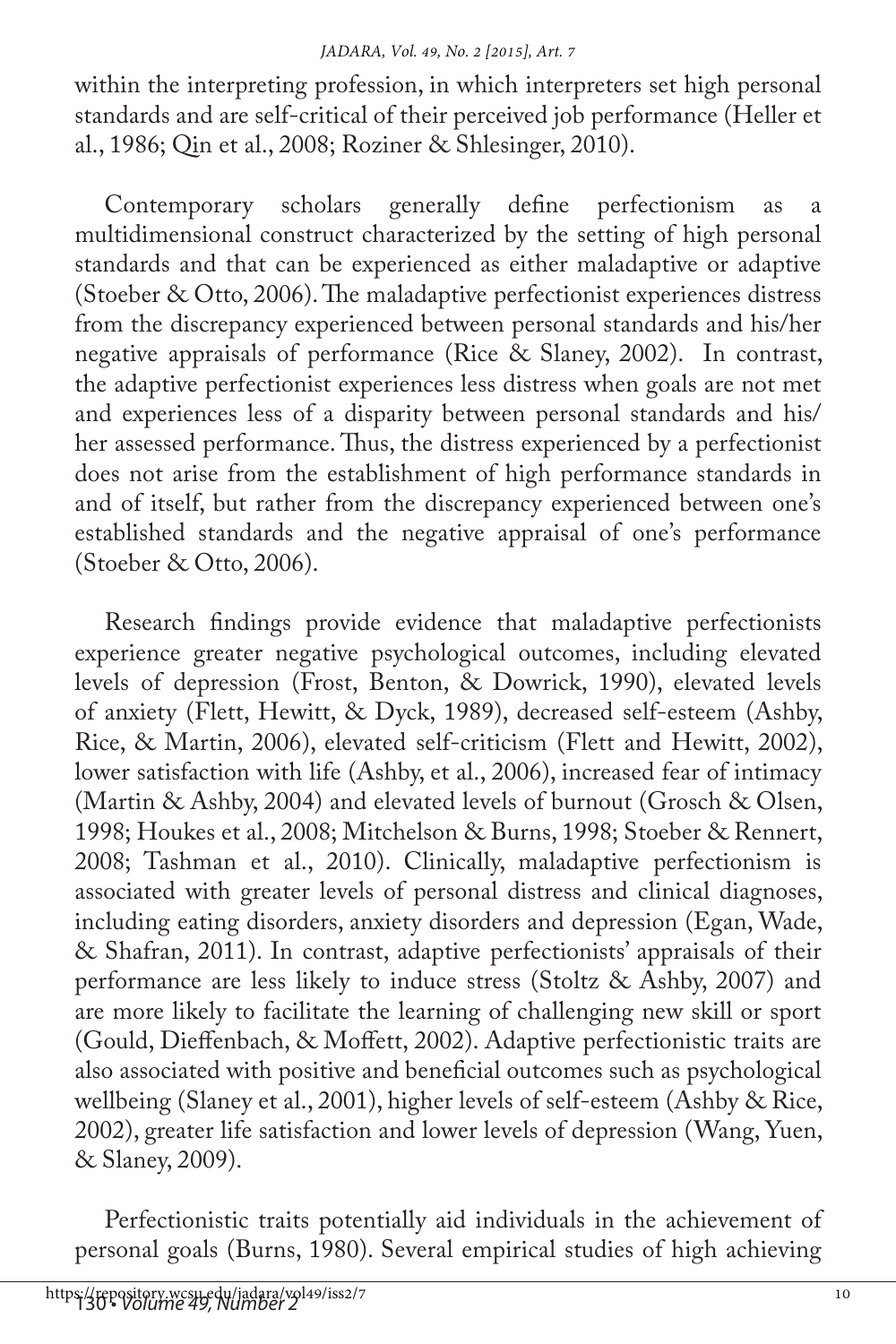students (Bieling, Israeli, Smith, & Antony, 2003), professionals (Houkes et al., 2008) and Olympic athletes (Gould et al., 2002) highlight the benefits of having perfectionistic traits, specifically with regard to establishing high personal standards. Therefore, perfectionists - adaptive or maladaptive often do not wish to concede their perfectionistic traits (Burns, 1980) or lower their performance standards (Slaney, Rice, Mobley, Trippi, & Ashby, 2001. Although the adherence to high personal standards is distressing for the maladaptive perfectionist, lightening up or lowering personal standards does not seem a desirable option.

Maladaptive perfectionists are more prone to negatively appraise performance resulting in feelings of discouragement and distress (Rice & Slaney, 2002; Ashby & Rice, 2002). Research suggests perfectionistic tendencies, specifically negative appraisals of personal performance, are predictive of burnout (Chen et al., 2008; Hill et al., 2008; Hill et al., 2010). For instance, researchers (Gould, Udry, Tuffey, & Loehr, 1996; Lemyre, Hall & Roberts, 2008) have identified that amongst athletes, those with perfectionistic traits who repeatedly engage in maladaptive self-appraisals and self-criticism reported high levels of burnout (Appleton, Hall & Hill, 2009; Gould et al., 1996; Lemyre et al., 2008). Tashman et al. (2010) found that athletic coaches who reported high perfectionistic standards and chronic feelings of inadequacy related to their job performance reported high levels of burnout. In studies that address stress and burnout within the interpreting profession it is observed that stress and burnout are more prevalent when interpreters engage in patterns of thinking dominated by negative self-talk, concerns about performance, and critical assessments of skill competency (Heller et al., 1986 Roziner & Shlesinger, 2010).

Bontempo and Napier (2011) identify that the personality characteristics of sign language interpreters influence their capacity to manage stress and perform on the job. Dean and Pollard (2001) recognize that work demands, stressors and coping resources are experienced through the filter of the interpreter. For instance, intrapersonal, or personality factors influence how interpreters judge their capacity to successfully convey a message and how they manage the emotional content and reactions to the work. Furthermore, environmental and personal factors influence interpreters' stress reactions, which in turn influence behaviors, cognitive functioning, mood, and psychological wellbeing (Dean & Pollard, 2001).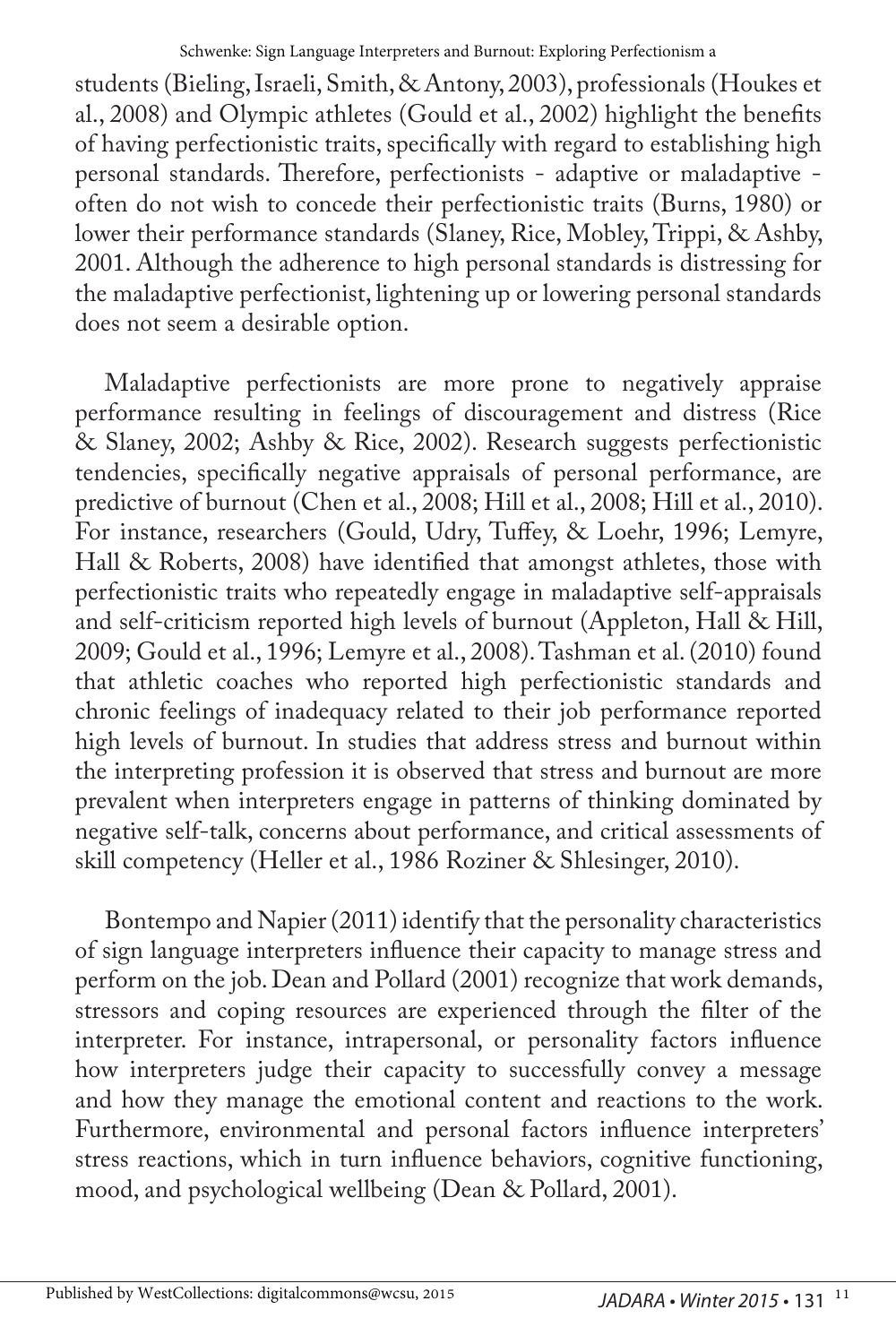Personality characteristics such as perfectionistic traits play a part in determining how successful interpreters are throughout training and at work (Bontempo & Napier, 2011). In research looking at the "soft skills," or personality traits that are helpful for the development of interpreting skills, conscientiousness, which includes the constructs of striving for achievement, efficiency, hard-work, and perfectionist traits, is identified as a significant predictor of occupational performance (Bontempo & Napier, 2011). These findings highlight the adaptive potential of conscientiousness and perfectionistic traits for sign language interpreters throughout their careers.

Researchers have identified conceptual links between perfectionism and the personality trait of conscientiousness. Rice and Ashby (2007) have empirically studied whether adaptive perfectionism as measured by the Almost Perfect Scale-Revised (APS-R) (Slaney et al., 2001) could be differentiated from seemingly related personality factors, such as the personality domain of Conscientiousness as measured on the NEO Five-Factor Inventory Form (NEO-FFI-S) (Costa & McCrae, 1992). When the scales related to the multidimensional construct of perfectionism were compared to the Five-Factor model of personality, a positive correlation was identified between the Conscientiousness scale of the NEO-FFI-S and adaptive perfectionistic traits as measured by the High Standards scale of the APS-R. These findings suggest that while there are distinct conceptual differences between perfectionistic traits and the personality traits of conscientiousness there are significant conceptual points of overlap.

Perfectionistic traits, adaptive or maladaptive, have bearing on interpreting, positively or negatively. Research findings emphasize that perfectionistic traits and striving for achievement assist interpreters in developing skills and achieving educational and professional goals (Bontempo & Napier, 2011). Additionally, adaptive perfectionistic traits appear advantageous with regard to work satisfaction and engagement. In contrast, hallmarks of maladaptive perfectionism disadvantage the interpreter. For instance, a primary stressor reported in samples of sign language and spoken language conference interpreters was perceived skill inadequacies, doubts about performance, and self-criticism in light of high professional standards (Heller et al., 1986; Roziner & Shlesinger, 2010). While these studies do not name the personality trait of maladaptive perfectionism, there is overlap with the construct, specifically with regard to interpreters reporting both high personal standards and self-criticism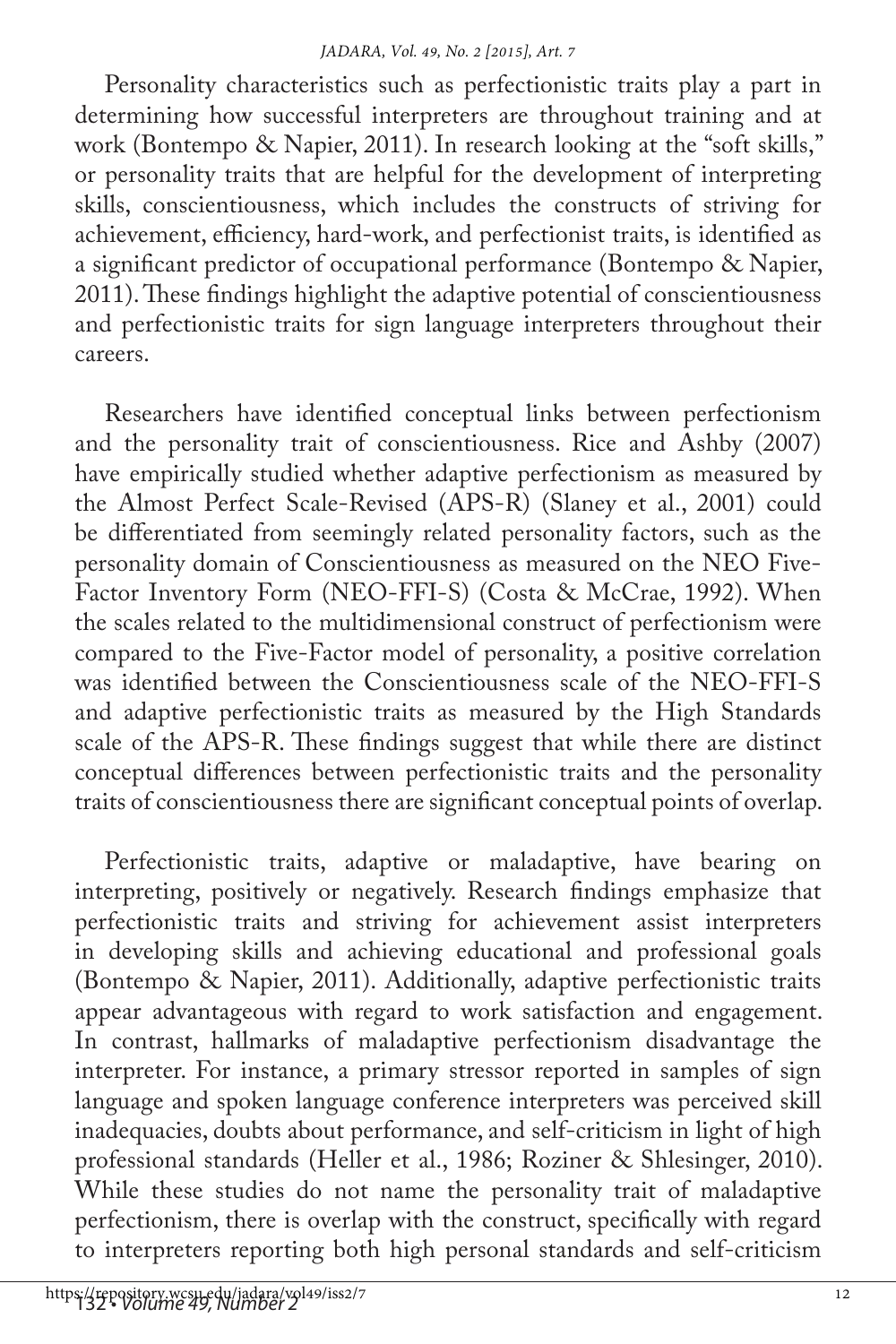regarding perceived job performance. Given that interpreting can be stressful and is likely more challenging for the maladaptive perfectionist, coping resources are an essential protective factor for professionals in the field.

## **Relationship between Perfectionism, Perceived Stress and Coping Resources**

According to the transactional model of stress (Lazarus, 1966) personality factors shape an individual's appraisal of demands and the capacity to effectively cope with stress. Within Lazarus's (1966) theoretical framework the perceived demands of a situation is either internal, such as perfectionistic standards or expectations regarding the completion of a task, or external, such as being asked by a supervisor to complete a work task (Matheny & McCarthy, 2000). Within this framework, stress is experienced by the individual when the perceived demands appear to exceed perceived resources (Lazarus & Folkman, 1984).

The stress and coping framework of Lazarus and Folkman (1984) distinguishes two phases of the stress appraisal process - the primary appraisal and the secondary appraisal. First, an individual is confronted with a demand. A primary appraisal occurs as an individual initially assesses the potential for challenge or stress and determines a subjective level of threat to his/her physical and psychological wellbeing. Second, the individual determines through a secondary appraisal how to cope with the assessed danger or challenge.

Lazarus's (1966) transactional model of stress and coping accounts for various factors influencing how an individual copes with stressors, such as issues of time (e.g., age of the individual, current circumstances) and type of stressful situations (e.g., life events or daily hassles). Lazarus (1966) distinguished between patterns of coping that incorporate healthy behaviors (e.g., diet and exercise; meditation) and non-healthy behaviors (e.g., dependence on drugs or alcohol). Lazarus (1966) also differentiates between coping strategies that are problem-focused, in which the individual attempts to confront or alter a stressor, and those strategies that are emotion-focused, in which the individual attempts to accept a particular stressor. For instance, more active coping approaches include resolving interpersonal conflicts, time management, use of humor and seeking out social support. In contrast, emotion-focused coping strategies include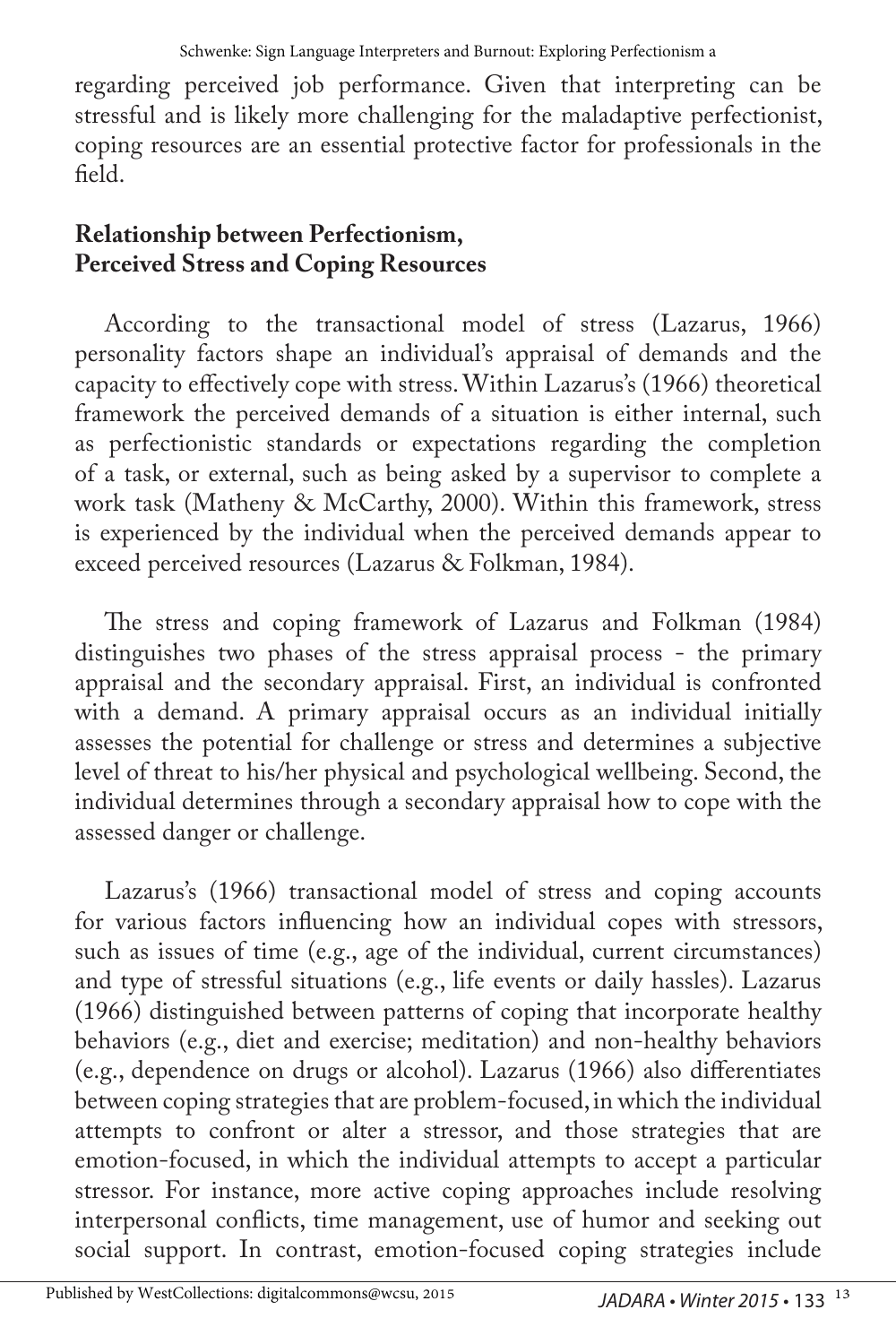suppressing distressing thoughts, discharging painful emotions, the use of substances and self-blame (Lazarus, 2007; Matheny & McCarthy, 2000).

Matheny and McCarthy (2000) describe coping resources as established traits, abilities and assets that are utilized as strategies for coping with stress. Coping resources buffer individuals from stressful daily hassles and life events and minimize the potentially detrimental effects of stressors as they occur (Matheny, Aycock, Curlette, & Junker, 2003; Lazarus, 2007). With adequate coping resources an individual experiences heightened self-confidence in their ability to manage situations - an awareness that serves as a protective factor against maladaptive outcomes (Matheny & McCarthy, 2000). Those individuals who are highly resourced with robust coping skills derive relief or protection from stressful events and are more apt to take risks and challenge themselves.

Flett and Hewitt (2002) use a diathesis-stress model to explained dysfunctional patterns that maladaptive perfectionists employ when appraising stressors. Individuals with maladaptive perfectionistic traits develop patterns of judging their performance as inadequate and are self-critical of their job performance, which produces, exaggerates, or prolongs stress responses. Maladaptive perfectionists engage in practices by which they self-handicap (stress generation); anticipate future failure or maintain a pessimistic future orientation (stress anticipation); cope poorly with stressors and therefore prolong stressful episodes through negative automatic thinking, self-blame, preservation, and rumination (stress perpetuation); and intensify the negative impact of stressful conditions by associating self-worth with job performance (stress enhancement). The primary problem with maladaptive perfectionists' pessimistic patterns of thinking is that it seems to magnify stress by perpetuating and reinforcing negative patterns of reacting to stress (Rice & Slaney, 2002).

Flett and Hewitt (2002) observe that while strong coping resources and effective strategies for managing stress are protective against the "perils of perfectionism" (p. 14), coping resources are often impaired and applied less effectively by the maladaptive perfectionist. Thus, maladaptive perfectionists assess their coping resources as insufficient, are less successful at using effective coping strategies for the purpose of stress reduction, are prone to negatively appraise their problem-solving capabilities, and utilize maladaptive strategies of coping (e.g., emotion-focused).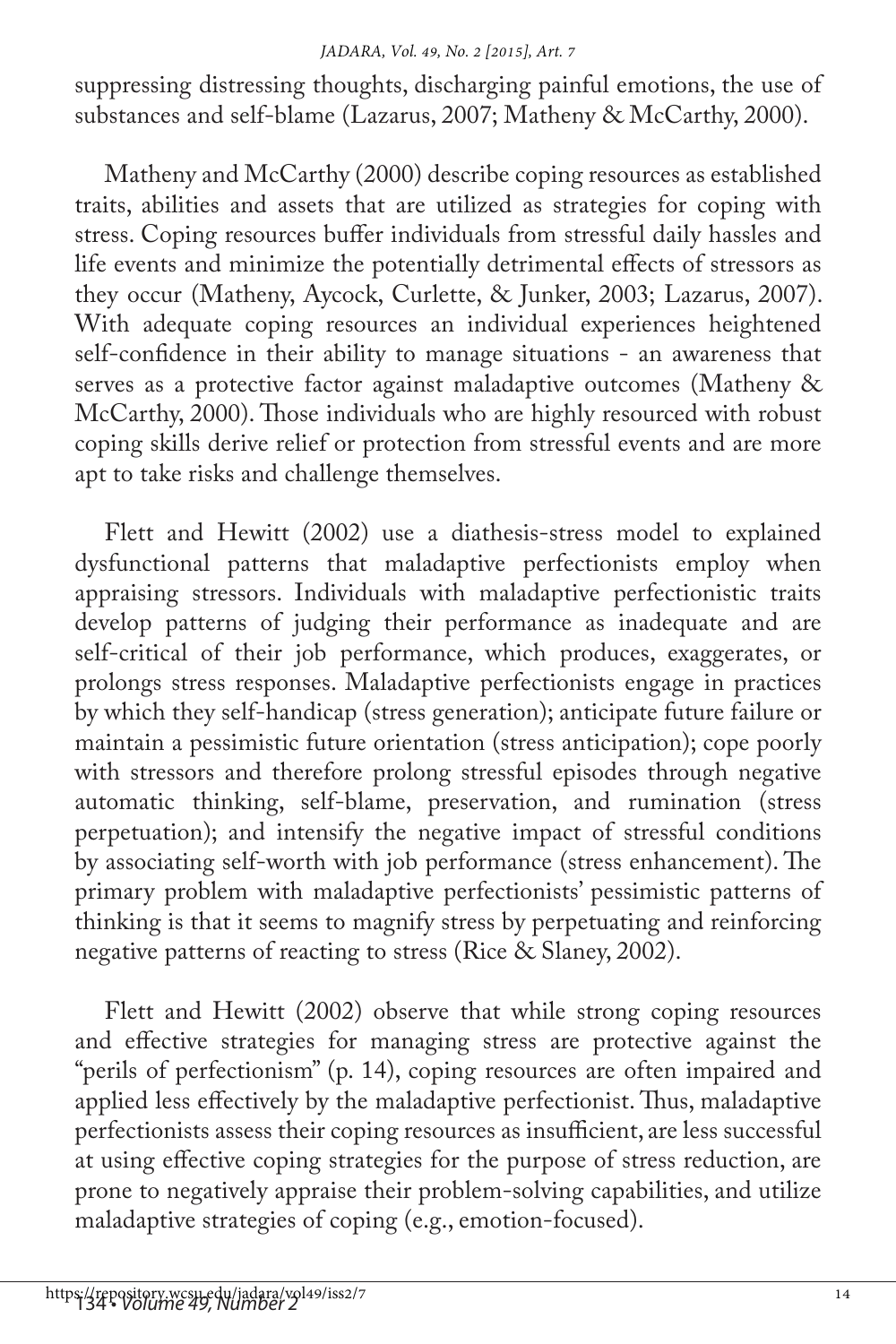For maladaptive perfectionists negative patterns of thinking and impaired coping skills result in increased psychological symptomatology. Maladaptive perfectionists are at greater risk of psychologically distress (O'Connor & O'Connor, 2003). Wei, Heppner, Russell, and Young (2006) identified that perfectionistic college students, with low levels of coping resources, were at greater risk for depression, anxiety, and emotional maladjustment. In another study, Rice and van Arsdale (2010) identified that maladaptive perfectionists had higher perceived stress scores and were more likely to utilize non-healthy coping strategies (e.g., alcohol use). Additionally, maladaptive perfectionists generally report lower perceptions of social support and utilize less effective strategies (e.g., avoidant coping) during times of stress (Rice & Slaney, 2002). In combination the research indicates that maladaptive perfectionists typically perpetuate distress through ongoing disabling self-criticism and lower levels of self-confidence.

# **Interventions**

In a study of sign language interpreters and burnout (Schwenke et al., 2014), perceived stress played a mediating role between maladaptive perfectionism and burnout. This suggests pessimistic thinking, specifically self-criticism, in light of high personal work standards, renders an interpreter vulnerable to burnout. Maslach (1982) identified that burnout leads to distress and impaired work quality. As an interpreter, if their job performance is impaired, the consumer is affected. Therefore, professionals are encouraged to improve self-awareness and engage in activate strategies for enhanced coping. To this end, it is recommended interpreters familiarize themselves with demand control schema for sign language interpreters (Dean &Pollard, 2001) and establish self-care strategies for managing stressors. Understanding the DC-S enhances an interpreter's capacity for self-reflection and because it is widely applied the model provides a common language amongst interpreters to process interpreting assignments. In addition to the model's utility for analyzing work conditions, DC-S is a means of ethical decision-making and assessment of intrapersonal and interpersonal stressors that can enhance an interpreter's job performance (Dean & Pollard, 2001).

Dean and Pollard (2013) recommend engagement in a reflective practice of supervision to mitigate psychological strain and burnout. Systematic supervision, which is distinguished from psychotherapy, includes the sharing of information with a trained supervisor to analyze work factors.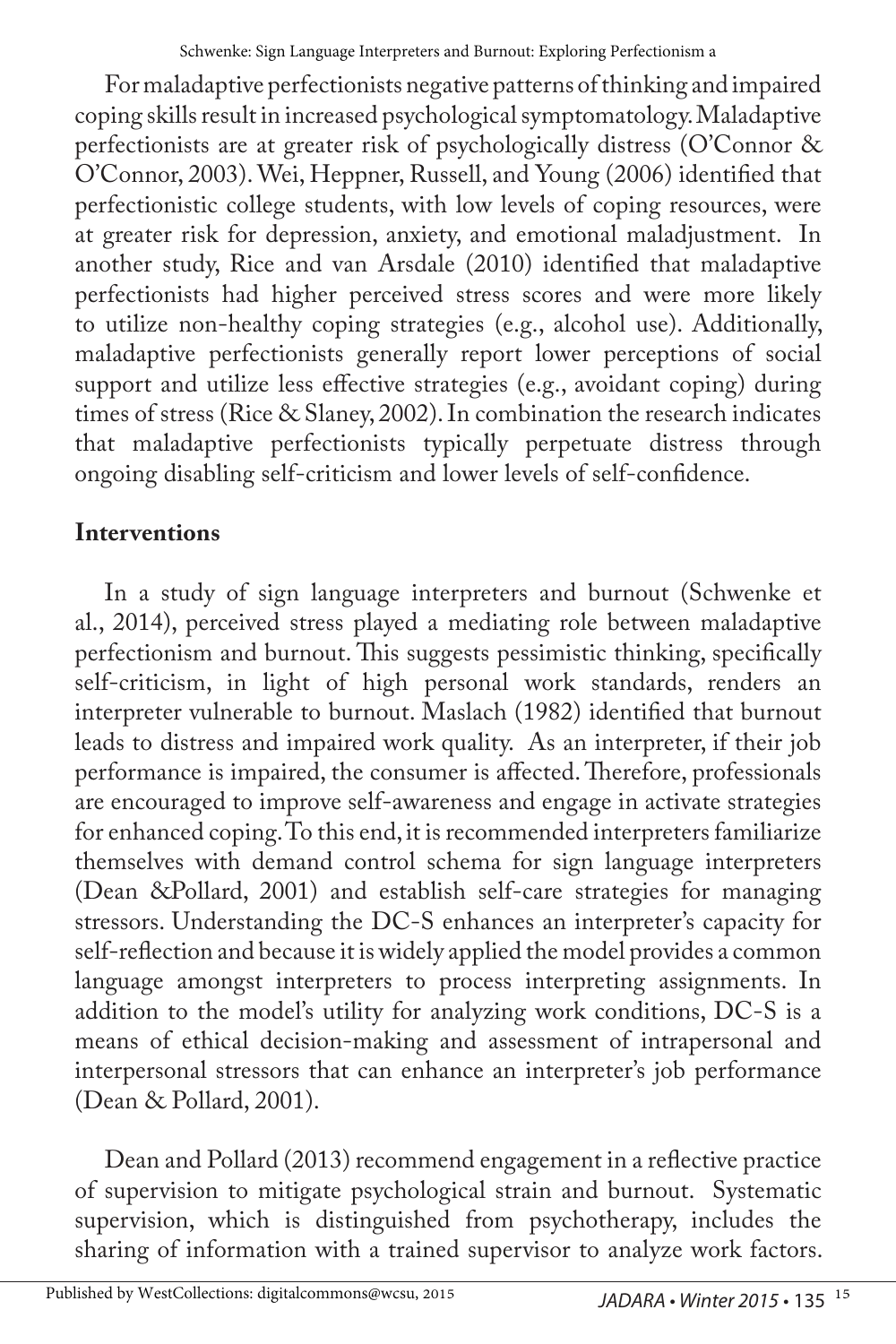Discussing one's interpreting work with others is thought to serve as an opportunity for interpreters to methodically address various demands such as personal, emotional and psychological reactions inherent in the work.

In a study by Bower (2013), interpreters with high rates of burnout were asked about ways to reduce the stressors identified in video relay interpreting. Several concerns were raised about business practices related to call volume, break time, policies, and management. With regard to interventions, survey participants reported that mitigating stress would be best accomplished through sharing their experiences with other interpreters through teaming, debriefing, and peer support.

# **Conclusion**

Chronic job stress in the profession of sign language interpreting is well documented and a national shortage of interpreters is blamed largely on the prevalence of physical disorders and burnout within the profession (Dean & Pollard, 2001; Qin et al., 2008; Schwenke et al., 2014). Bower (2013) provided evidence that video relay interpreters are particularly vulnerable to developing burnout due in part to issues related to managing the emotionally charged content of the work and various environmental concerns.

Personality plays an essential role in informing the stress and coping appraisal process (Lazarus & Folkman, 1984) and intrapersonal and interpersonal factors influence the interpreter's efficacy (Dean & Pollard, 2001). Interpreters striving for high standards may see their performance enhanced by adaptive perfectionistic traits (Bontempo & Napier, 2011) or hindered by negative appraisals of performance (Schwenke et al., 2014). Maladaptive perfectionists utilize coping strategies known to exacerbate and perpetuate the stress response (Flett &Hewitt, 2002). Maladaptive perfectionism is a personality characteristic consistently associated with burnout across a variety of professions (Freundenberger, 1974; Stoeber & Rennert, 2008; Tashman, et al., 2010).

Burnout in the interpreting profession is an issue of concern for educators, administrators, students, interpreters, and consumers. The above review of extant literature indicates that changes to training programs and the way we conceptualize supervision are needed. The work of Dean and Pollard (2013) substantiates the use of DC-S and the reflective practice of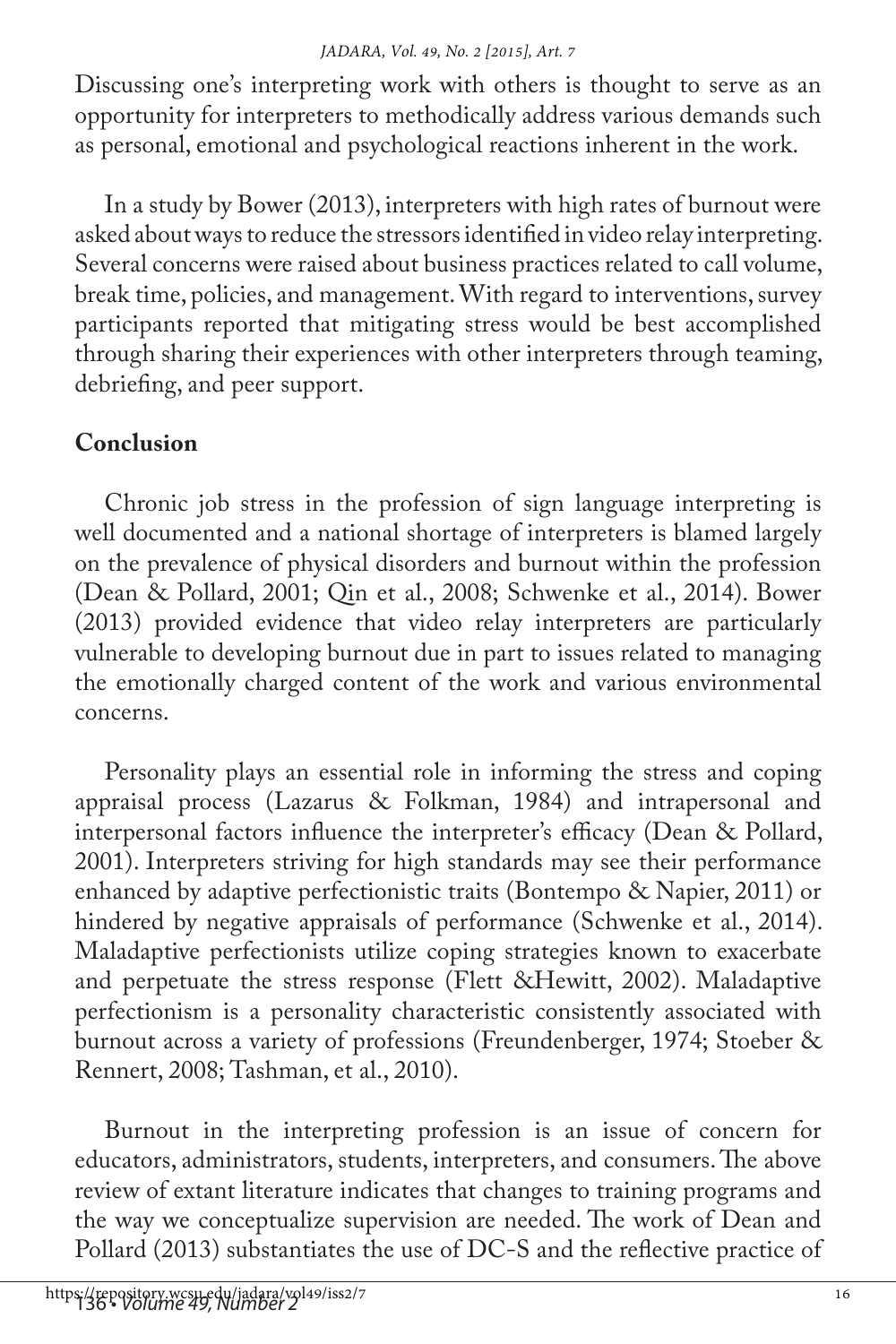supervision to mitigate the psychological effects of the interpreting work. Bower (2013) assessed interpreters and found that interpreters wanted more opportunities to team and debrief with others as a means to lower levels of stress. These findings suggest that allowing interpreters to talk about their work is collegial as well as preventative of burnout.

#### *Contact Information*

Tomina J. Schwenke, Ph.D. Georgia Regional Hospital at Atlanta 3073 Panthersville Road, Building 9-A, Decatur, GA 30034 (404) 640-8625 tomina.schwenke@mac.com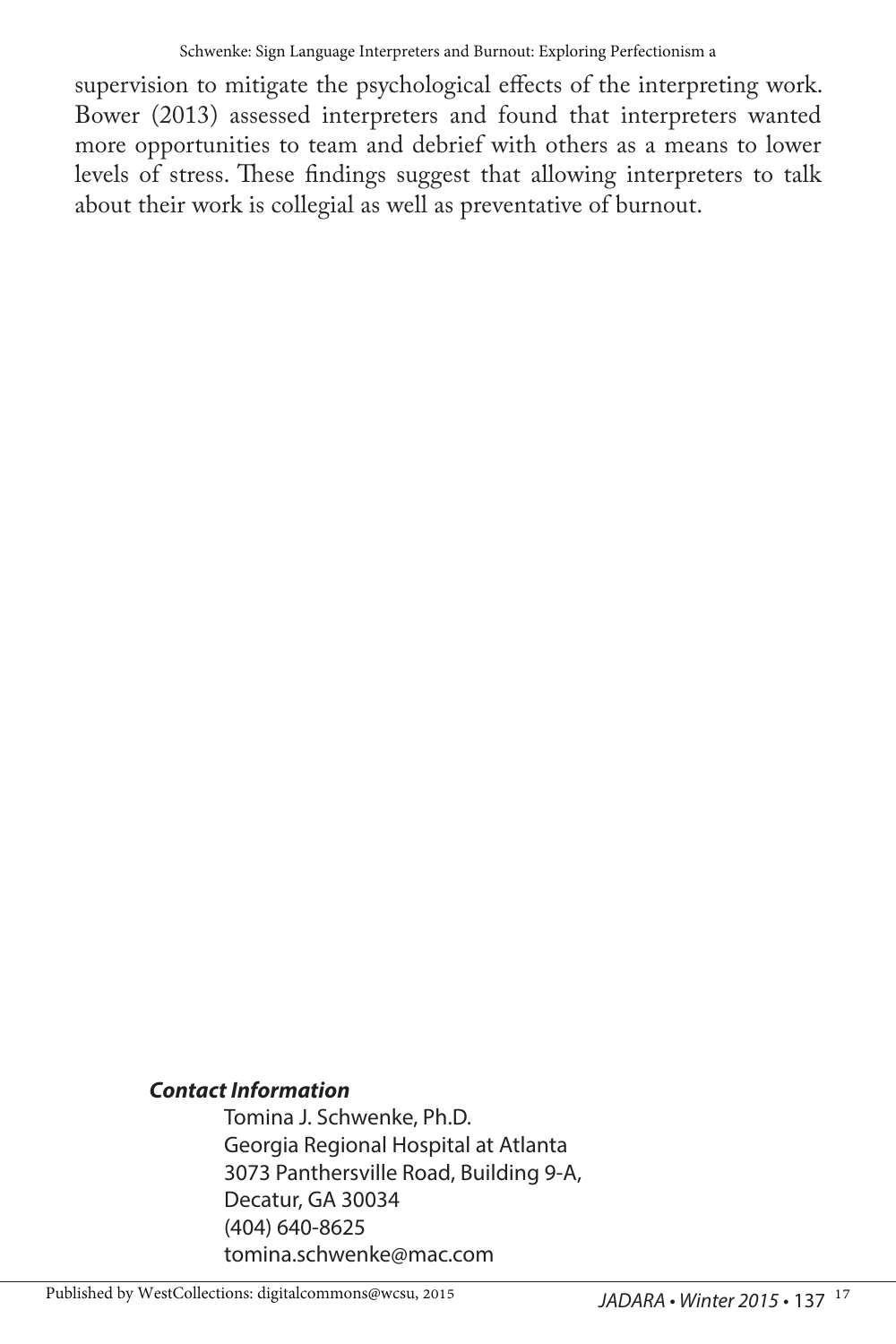### **References**

- Appleton, P. R., Hall, H. K., & Hill, A. P. (2009). The influence of perfectionism on junior-elite athlete burnout. *Psychology of Sport and Exercise, 10*, 457-465. doi: 10.1016/j.psychsport.2008.12.006
- Ashby, J. S., & Rice, K. G. (2002). Perfectionism, dysfunctional attitudes, and self-esteem: A structural equations analysis. *Journal of Counseling & Development, 80*(2), 197-203.
- Ashby, J. S., Rice, K. G., & Martin, J. (2006). Perfectionism, shame, and depressive symptoms. *Journal of Counseling & Development, 84*, 148- 156. doi: 10.1002/j.1556-6678.2006.tb00390.x
- Bieling, P. J., Israeli, A. L, Smith, J., & Antony, M. M. (2003). Making the grade: The behavioral consequences of perfectionism in the classroom. *Personality and Individual Differences, 35*, 163-178.
- Bontempo, K., & Napier, J. (2011). Evaluating emotional stability as a predictor of interpreter competence and aptitude for interpreting. *Interpreting, 13*(1), 85-105. doi: 10.1075/intp.13.1.06bon
- Bower, K. (2013). Stress and burnout in Video Relay Service Interpreting. *Registry of Interpreters for the Deaf Views*, *30*, 18-19.
- Branam, L. (1991). *Burnout in the interpreting profession*. Unpublished manuscript.
- Burns, D. D. (1980). The perfectionist's script for self-defeat. *Psychology Today, 14*, 34–52.
- Chang, E. C., Watkins, A. F., & Banks, K. H. (2004). How adaptive and maladaptive perfectionism relates to positive and negative psycho logical functioning: Testing a stress-mediation model in Black and White female college students. *Journal of Counseling Psychology, 51,*  93–102. doi: 10.1037/0022-0167.51.1.93
- Chen, L. H., Kee, Y. K., &Tsaim, Y. (2008). An examination of the dual model of perfectionism and adolescent athlete burnout: A shortterm longitudinal research. *Social Indicators Research, 91*, 189-201. doi: 10.1007/s11205-008-9277-9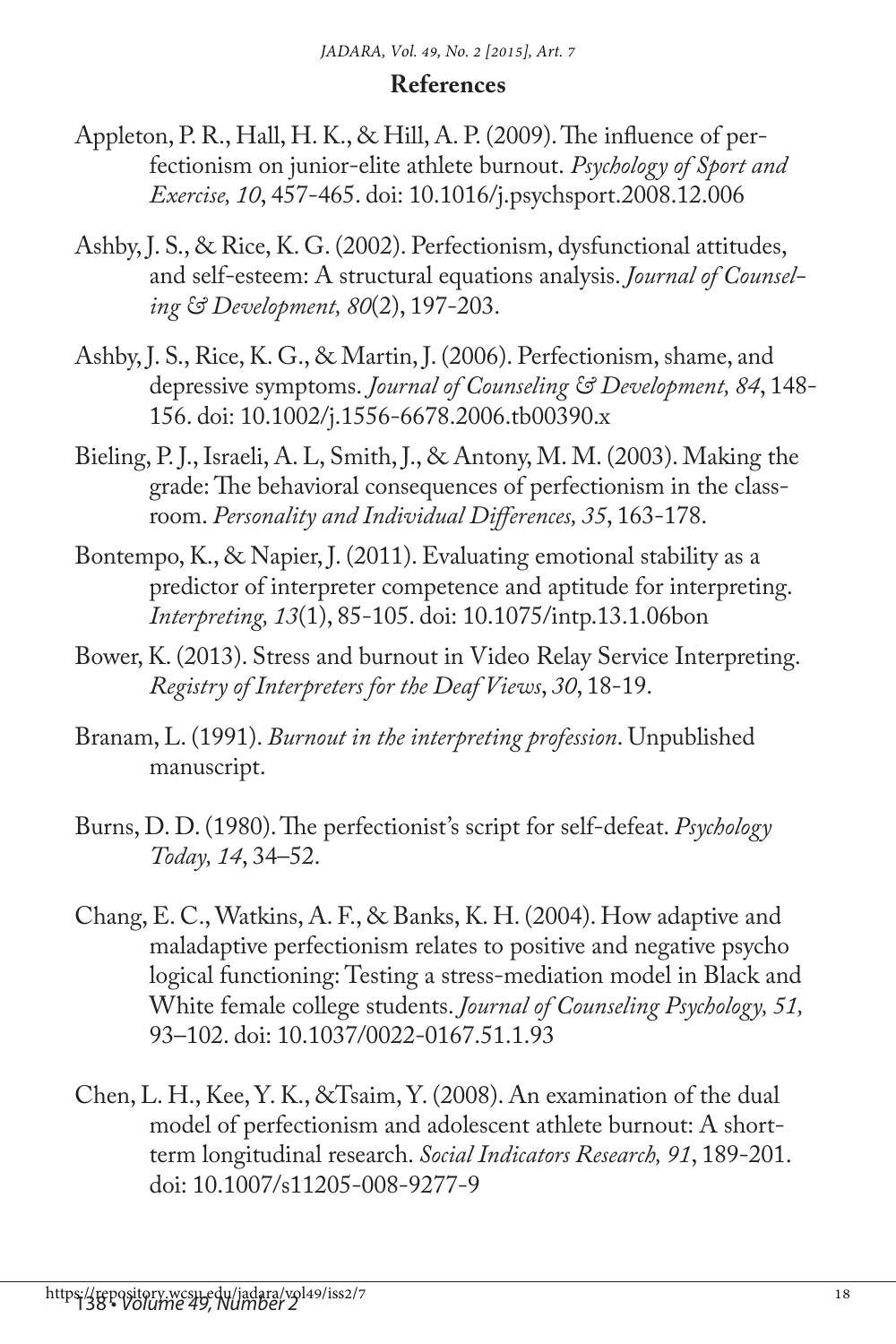Schwenke: Sign Language Interpreters and Burnout: Exploring Perfectionism a

- Costa, P. T., & McCrae, R. R. (1992). *NEO PI-R. Professional manual.* Odessa, FL: Psychological Assessment Resources, Inc.
- Dean, R., & Pollard, R. (2013). *The demand control schema: Interpreting as a practice profession.* North Charleston, SC: Create Space Independent Publishing Platform.
- Dean, R., & Pollard, R. (2010). RID research grant underscores occupational health risks: VRS and K-12 settings most concerning. *Registry of Interpreters for the Deaf Views*, *27*, 41-43.
- Dean, R., & Pollard, R. (2001). Application of demand-control theory to sign language interpreting: Implications for stress and interpreter training. *Journal of Deaf Studies and Deaf Education*, *6*, 1-13. doi: 10.1093/deafed/6.1.1
- Delisle, A., Lariviere, C., Imbeau, D., & Durand, M. (2005). Physical exposure of sign language interpreters baseline measures and reliability analysis. *European Journal of Applied Physiology, 94*, 448-460.
- Demerouti, E., Bakker, A. B., Nachreiner, F., & Schaufeli, W. B. (2001). The job demands-resources model of burnout. *Journal of Applied Psychology, 86* (2), 499-512. doi: 10.1037//0021-9010.86.3.499
- D'Souza, F., Egan, S. J., & Rees, C. S., (2011). The relationship between perfectionism, stress and burnout in clinical psychologists. *Behaviour Change, 28*, 17-28. doi: http://doi.org/10.1375/bech.28.1.17
- Egan, S. J., Wade, T. D., & Shafran, R. (2011). Perfectionism as a transdiagnostic process: A clinical review. *Clinical Psychology Review, 31*, 203-212. doi: 10.1016/j.cpr.2010.04.009
- Etzion, D., & Pines, A. (1986). Sex and culture in burnout and coping among human service professionals: A social psychological perspective, *Journal of Cross-Cultural Psychology, 17*, 191-209.
- Feuerstein, F., Carosella, A.M., Burrell, L. M., Marshal, L., & DeCaro, J. (1997). Occupational Upper Extremity Symptoms in Sign Language Interpreters: Prevalence and Correlates of Pain, Function, and Work Disability. *Journal of Occupational Rehabilitation, 7,* 187-205.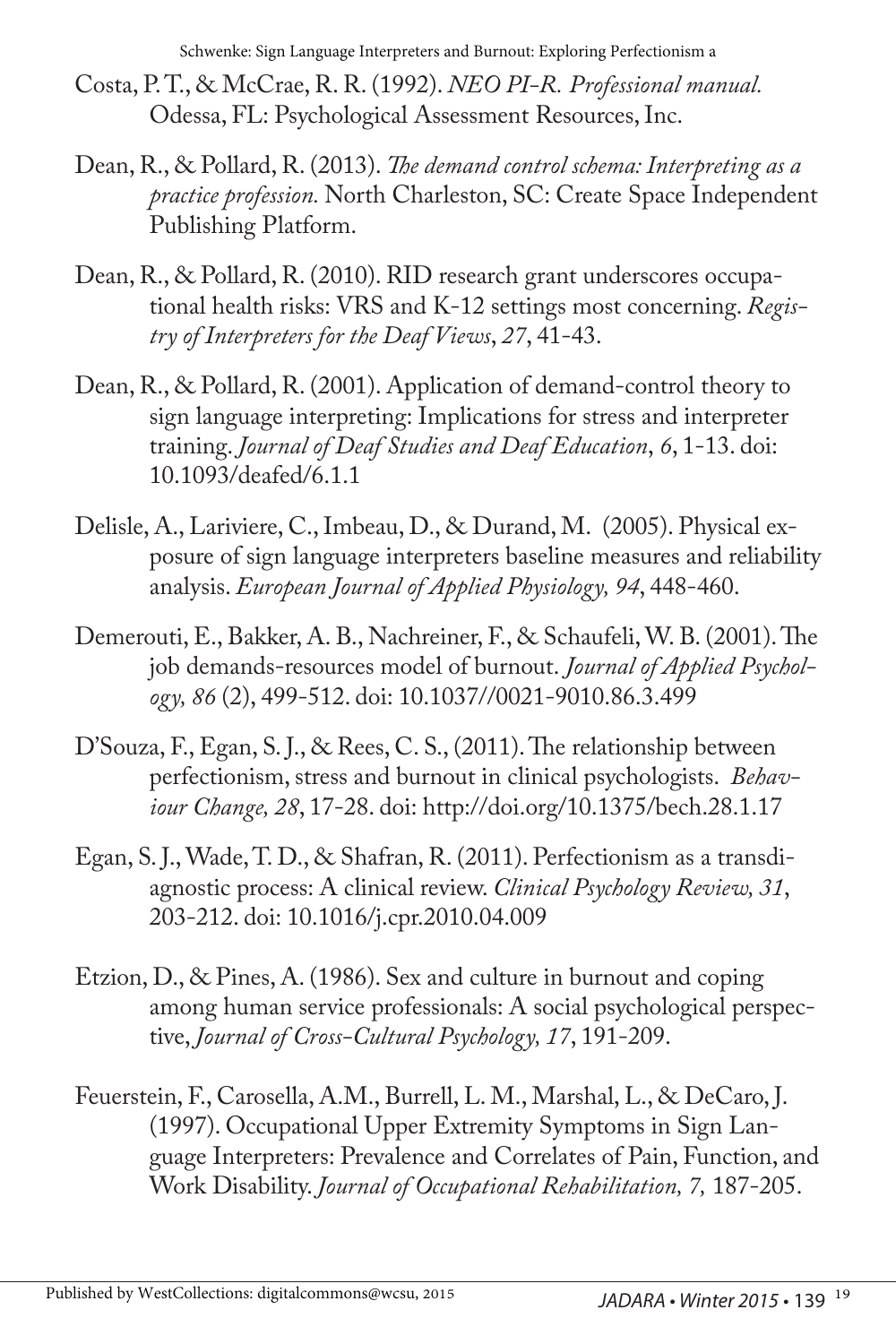- Flett, G. L., & Hewitt, P. L. (2002). Perfectionism and maladjustment: an overview of theoretical, definitional, and treatment issues. In P. L. Hewitt & G. L. Flett (Eds.), *Perfectionism: Theory, research, and treatment* (pp. 5-31). Washington, DC: American Psychological Association.
- Flett, J. R., Hewitt, P. L., & Dyck, D. G. (1989). Self-oriented perfectionism and learned resourcefulness in depression and self-esteem. *Personality and Individual Differences, 12,* 61-68.
- Freudenberger, H. J. (1974). Staff burnout. *Journal of Social Issues, 30*(1), 159-165.
- Frost, R. O., Benton, N., & Dowrick, P. W. (1990). Self-evaluations, videotape and dysphria. *Journal of Social and Clinical Psychology, 9,* 367- 374.
- Frost, R. O., Marten, P., Lahart, C., & Rosenblate, R. (1991). The development of perfectionism. *Cognitive Therapy and Research, 15,* 469-490.
- Gould, D., Dieffenbach, K., & Moffett, A. (2002). Psychological characteristics and their development in Olympic champions. *Journal of Applied Sport Psychology, 14,* 172-204.
- Gould, D., Udry, E., Tuffey, S., & Loehr, J. (1996). Burnout in competitive junior tennis players: A quantitative psychological assessment. *The Sport Psychologist*, *10*, 322-340.
- Grosch, W. N., & Olsen, D. C. (2000). Clergy burnout: An integrative approach. *Journal of Clinical Psychology, 56*, 619-632. doi: 10.1002/ (SICI)1097-4679 (2000005)
- Hamachek, D. E. (1978). Psychodynamics of normal and neurotic perfectionism. *Psychology, 15,* 27-33.
- Heller, B., Stansfield, M., Stark, G., & Langholtz, D. (1986). Sign language interpreter stress: An exploratory study. In *Proceedings of the 1985 Convention of the American Deafness and Rehabilitation Association*. Little Rock, AR: ADARA.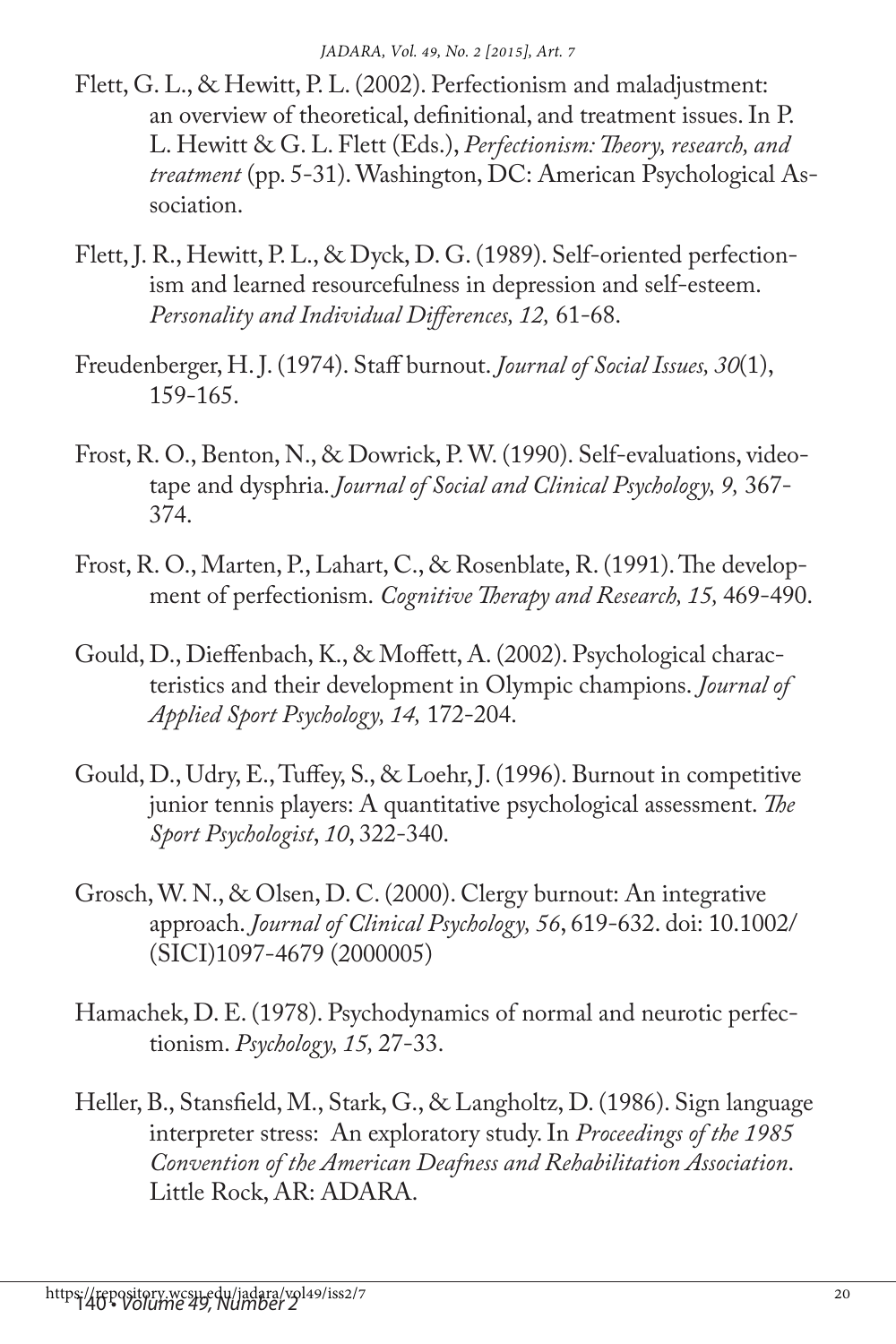Schwenke: Sign Language Interpreters and Burnout: Exploring Perfectionism a

- Hill, A. P., Hall, H. K., Appleton, P. R., & Kozub, S. A. (2008). Perfectionism and burnout in junior elite soccer players: The mediating influence of unconditional self-acceptance*. Psychology of Sport and Exercise*, *9*, 630-644.
- Hill, A. P., Hall, H. K., Appleton, P. R., & Murray, J. J. (2010). Perfectionism and Burnout in canoe polo and kayak slalom athletes: The mediating influence of validation and growth-seeking. *Psychology of Sport and Exercise, 24,* 16-34.
- Houkes, I., Winants, Y. H., & Twellaar, M. (2008). Specific determinants of burnout among male and female general practitioners: A crosslagged panel analysis, *Journal of Occupational and Organizational Psychology, 81*, 249-276. doi: 10.1348/096317907X218197
- Karasek, R., Brisson, C., Kawakami, N., Houtman, I., Bongers, P., & Amick, B. (1998). The Job Content Questionnaire (JCQ): An instrument for internationally comparative assessments of psychosocial job characteristics, *Job Occupational Health Psychology*, *3,* 322-55.
- Karasek, R. A. (1979). Job demands, job decision latitude, and mental strain: Implications for job redesign. *Administrative Science Quarterly*, *24,* 285-307.
- Kristensen, T. S., Borritz, M., Villadsen, E., & Christensen, K. B. (2005). The Copenhagen Burnout Inventory: A new tool for the assessment of burnout. *Work & Stress, 19*, 192-207. doi: 10.1080/02678370500297720
- Lazarus, R. S. (2007). Stress and emotion: A new synthesis. In A. Monat, R. S. Lazarus, & G. Reevy (Eds.), *The Praeger Handbook on Stress and Coping* (pp. 33-51). Westport, CT: Praeger Publishers.
- Lazarus, R. S. (1966). *Psychological Stress and the Coping Process*. New York, NY: McGraw-Hill.
- Lazarus, R. S., & Folkman, S. (1984). *Stress, Appraisal and Coping*. New York, NY: Springer.
- Lemyre, P. N., Hall, H.K., & Roberts, G. C. (2008). A social cognitive approach to burnout in elite athletes. *Scandinavian Journal of*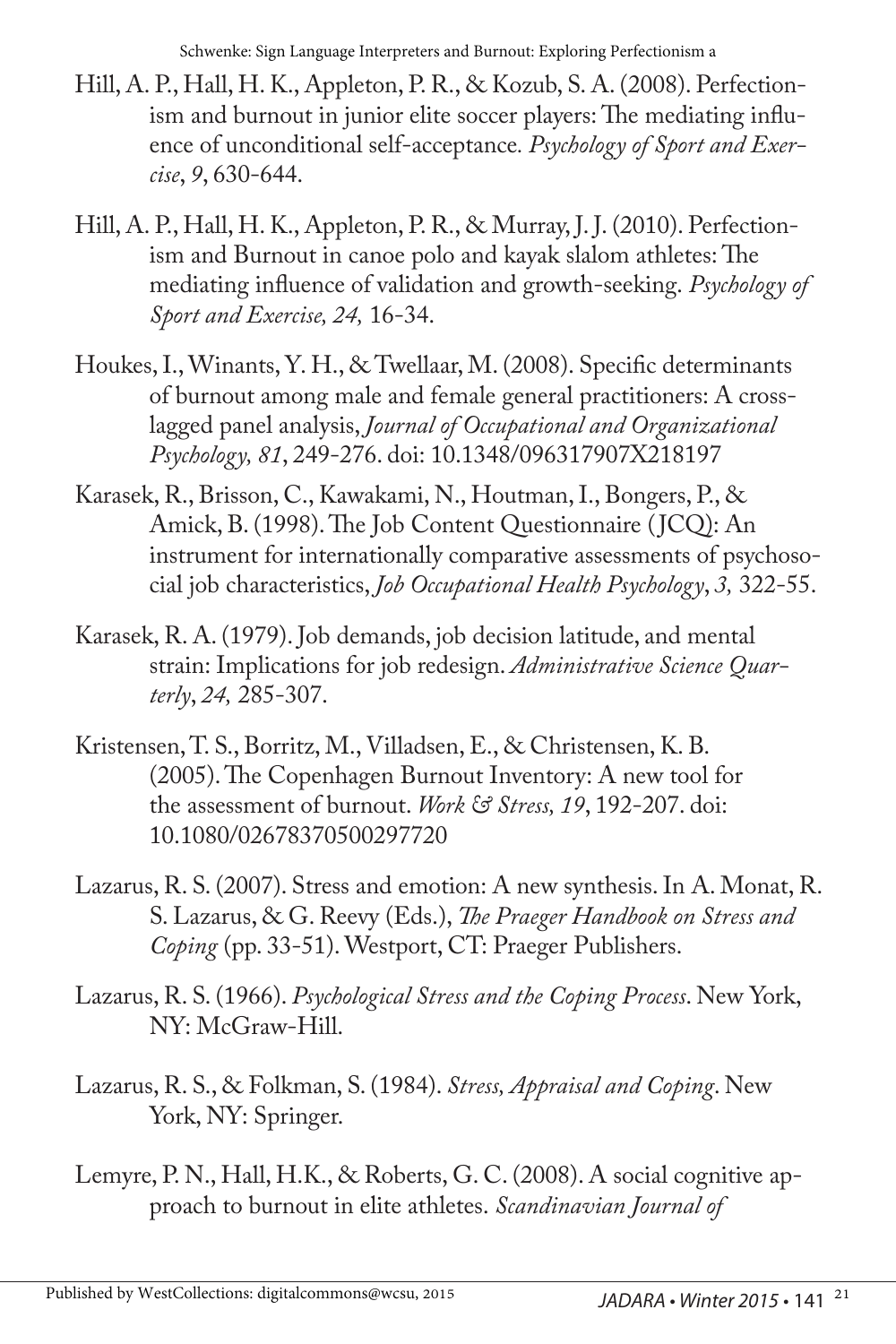*Medicine & Science in Sports.18*, 221-234.doi: 10.1016/ j.psychsport.2008.12.006

- Martin, J. L., & Ashby, J. S. (2004). Perfectionism and fear of intimacy: Implication for relationships. *Family Journal-Counseling & Therapy for Couples & Families, 12*, 368-374.
- Maslach, C. (1982). Burnout: The cost of caring. Englewood Cliffs, NJ: Prentice-Hall.
- Maslach, C., & Leiter, M. P. (1997, 2008). *The truth about burnout: how organizations cause personal stress and what to do about it (2nd ed.)*. San Francisco, CA: Jossey-Bass.
- Matheny, K. B., & McCarthy, C. J. (2000) *Write your own prescription for stress*. Oakland, CA: New Harbinger Publications, Inc.
- Matheny, K. B., Aycock, D. W., Curlette, W. K., & Junker, G. N. (2003). The Coping Resources Inventory for Stress: A measure of perceived resourcefulness. *Journal of Clinical Psychology, 59,* 1261-1277.
- Mitchelson, J. K., & Burns, L. R. (1998). Career mothers and perfectionism: Stress at work and at home. *Personality and Individual Differences*, *25,* 477-485. doi: 10.1016/S0 191-8869(98)00069-5
- O'Connor, R. C., & O'Connor, D. B. (2003). Predicting hopelessness and psychological distress: The role of perfectionism and coping. *Journal of Counseling Psychology*, *50*(3), 362-372. doi: 10.1037/0022- 0167.50.3.362
- Qin, J., Marshall, M., Mozrall, J., & Marschark, M. (2008). Effects of pace and stress on upper extremity kinematic responses in sign language interpreters. *Ergonomics, 51*, 274-289. doi: 10.1080/00140130701617025
- Registry of Interpreters for the Deaf, Inc. (2012). Retrieved from http:// www.rid.org
- Rice, K. G., & van Arsdale, A. C. (2010). Perfectionism, perceived stress, drinking to cope, and alcohol-related problems among college students. *Journal of Counseling Psychology*, *57*(4), 439-450. doi: 10.1037/ a0020221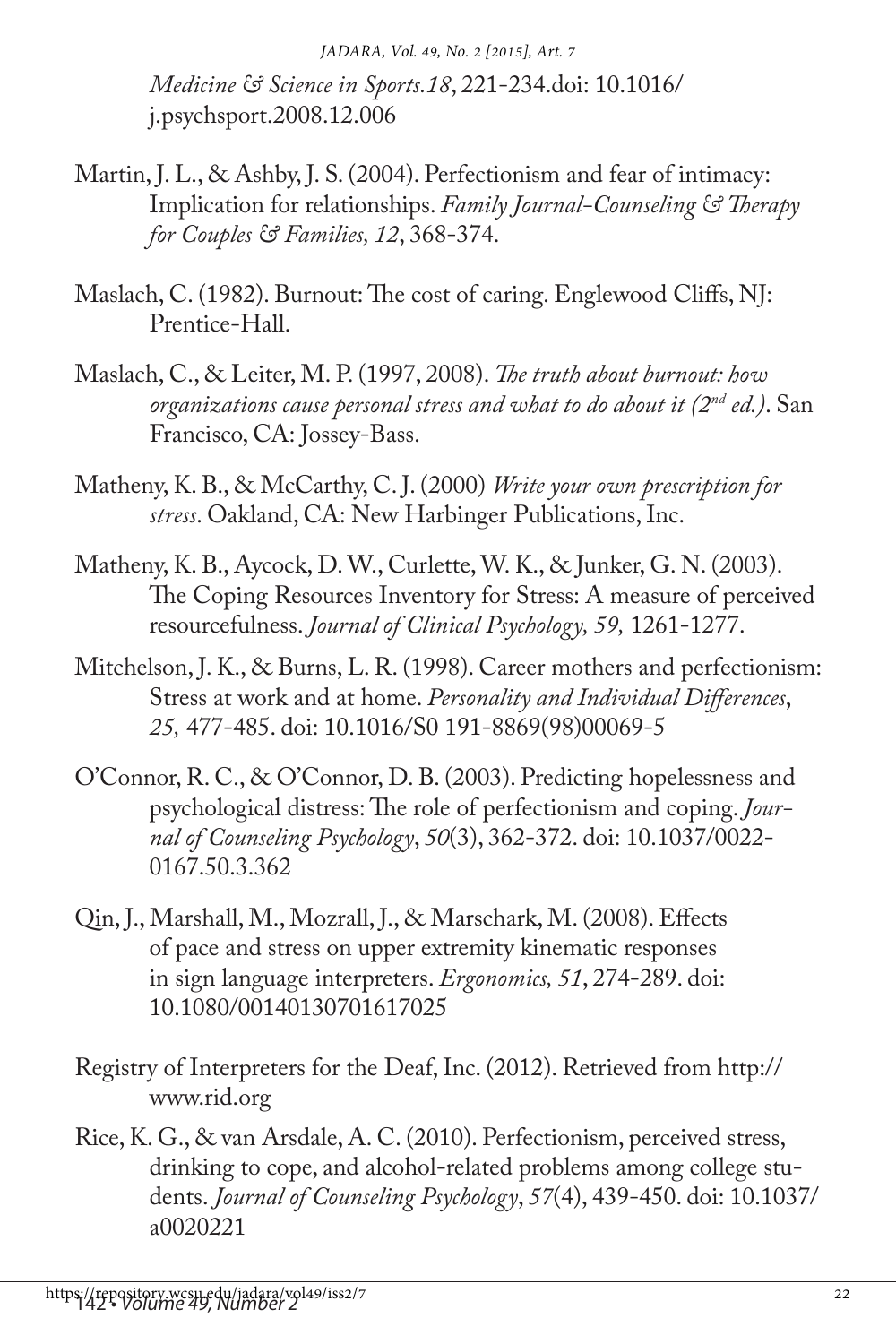Schwenke: Sign Language Interpreters and Burnout: Exploring Perfectionism a

- Rice, K. G., & Slaney, R. (2002). Clusters of perfectionists: Two studies of emotional adjustment and academic achievement. *Measurement and Evaluation in Counseling and Development (American Counseling Association)*, *35*, 35-48.
- Roziner, I., & Shlesinger, M. (2010). Much ado about something remote. *Interpreting 12*, 214-247. doi: 10.1075/intp.12.2.05roz
- Schaufeli, W.B., & Bakker, A. B. (2004). Job demands, job resources, and their relationship with burnout and engagement: A multi-sample study. *Journal of Organizational Behavior*, *25*, 293-315.
- Schwenke, T. J., Ashby, J. S. & Gnilka, P. B. (2014). Sign language interpreters and burnout: The effects of perfectionism, perceived stress, and coping resources. *Interpreting* 16 (2), 209-232. doi:10.1075/ intp.16.2.04sch
- Shirom, A. (1989). Burnout in work organizations. In C. L. Cooper and I. Roberson (Eds.), *International review of industrial and organizational psychology* (pp. 25-48). New York, NY: John Wiley & Sons.
- Slaney, R. B., Rice, K. G., Mobley, M., Trippi, J., & Ashby, J. S. (2001). The Revised Almost Perfect Scale. *Measurement and Evaluation in Counseling and Development*, *34*(3), 130-145.
- Stoltz, K., & Ashby, J. S. (2007). Perfectionism and lifestyle: Personality differences among adaptive perfectionists, maladaptive perfectionists, and non-perfectionists. *Journal of Individual Psychology*, *63*, 414-423.
- Stoeber, J., & Otto, K. (2006). Positive conceptions of perfectionism: Approaches, evidence, challenge. Personality and Social Psychology Review, *10*, 295-319.doi: 10.1207/s15327957pspr1004\_2
- Stoeber, J., & Rennert, D. (2008). Perfectionism in school teachers: Relations with stress appraisal, coping styles, and burnout. *Anxiety, Stress, & Coping, 21*(1), 37-53. doi: 10.1080/10615800701742461
- Swartz, D. B. (1999). *Job satisfaction of interpreters for the deaf*. Unpublished doctoral dissertation, Minneapolis, Capella University.
- Tashman, L. S., Tenenbaum, G., & Eklund, R. (2010). The effect of perceived stress on the relationship between perfectionism and